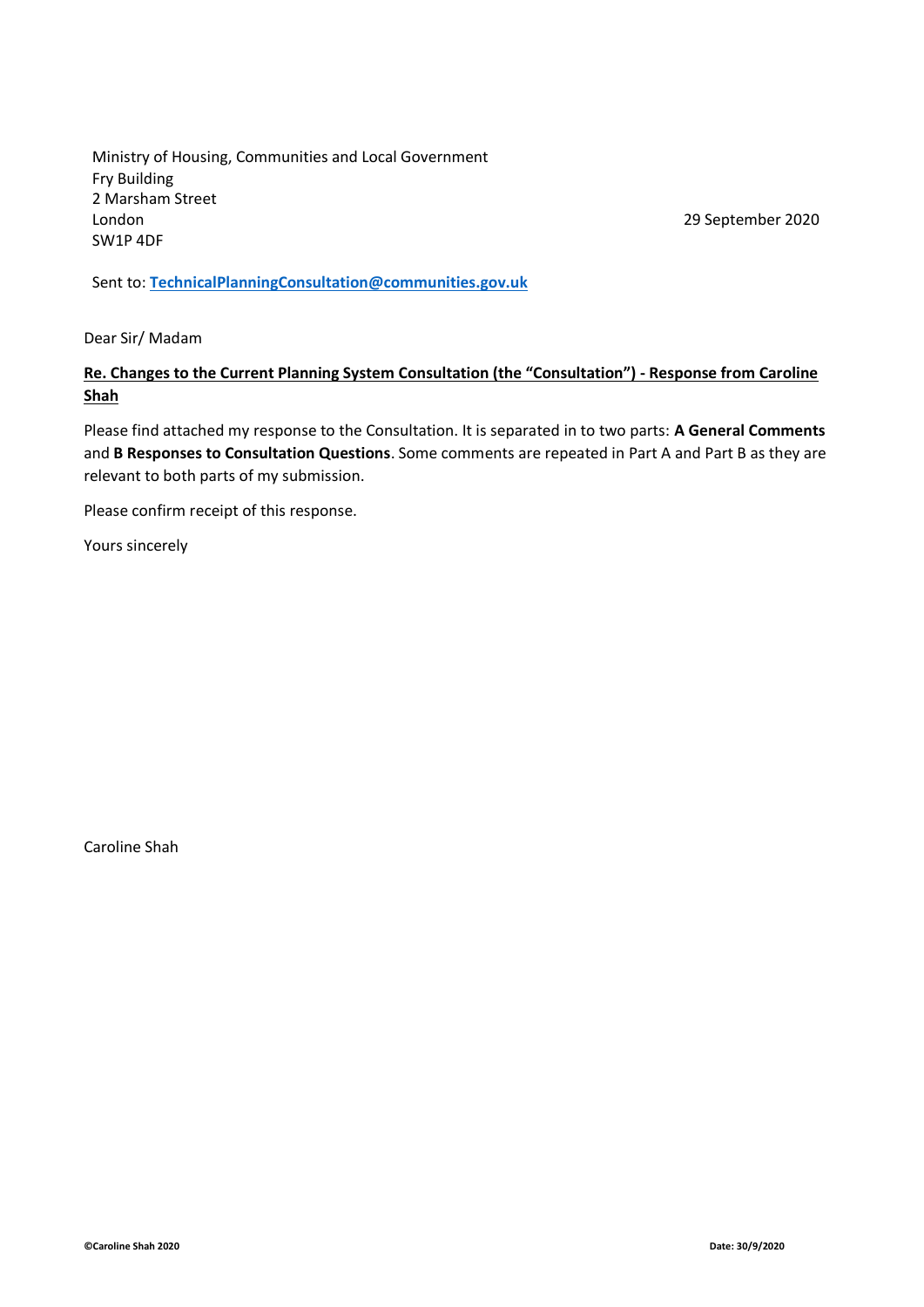## **Response to Consultation on "Changes to the Planning System"**

# **(the "Consultation")**

## **Caroline Shah**

## **Part A: General Comments**

**This part contains the following sections:**

- **1. Inadequacy and misleading nature of consultation**
- 2. **Lack of transparency, signposting or information makes consultation inaccessible and undemocratic**
- **3. Deadline for consultation responses not made clear in Planning for the Future**
- **4. Cabinet Office Consultation Principles (the "Consultation Principles") are breached**
	- *a. The basis of the revised formula for adjusting the level of baseline housing growth is not clearly explained. This is misleading and does not allow for proper interpretation*
	- *b. The basis on which affordability is calculated is not clearly laid out or explained*
	- *c. The approach to assessing possible impacts of PiP schemes on the environment and habitats is confused, unclear and inadequate for the purposes of this consultation*
	- *d. There is no assessment of the direct or indirect impact of the proposals in the Consultation document on people protected under the Equalities Act 2010*

| <b>Issue</b>                     | Proposal                                           | <b>Questions</b>   |
|----------------------------------|----------------------------------------------------|--------------------|
| Modification of baseline         | Building so people live where they work            | Questions 1 to 7   |
| for standard method of           |                                                    |                    |
| calculating housing need         |                                                    |                    |
| <b>First Homes</b>               | 25% of affordable homes at 30% discount to         | Questions 9 - 13   |
|                                  | market                                             |                    |
| <b>Exception Sites for First</b> | Some housing can be market housing for             | Questions 14-16    |
| Homes that are for local         | "viability"; small amount of other affordable      |                    |
| first-time buyers                | housing; no limit on site size; sites to be in     |                    |
|                                  | proportion to "existing settlement"                |                    |
| <b>Small Sites</b>               | Raising limit for developer contributions to       | Questions 17 to 23 |
|                                  | affordable housing from 9 to 40/50 units           |                    |
| Permission in Principle          | Limit to be raised from 9 units to 150 plus units; | Questions 24 to 34 |
|                                  | unlimited commercial units; only 14 day            |                    |
|                                  | consultation period; no environmental assessment   |                    |
|                                  | required; minimal publicity required; minimal      |                    |
|                                  | information required                               |                    |
| <b>Public Sector Equalities</b>  | No assessment of impact on public sector           | <b>Question 35</b> |
| Duties ignored                   | equalities duties                                  |                    |
|                                  |                                                    |                    |

### **Part B: Response to Consultation Questions**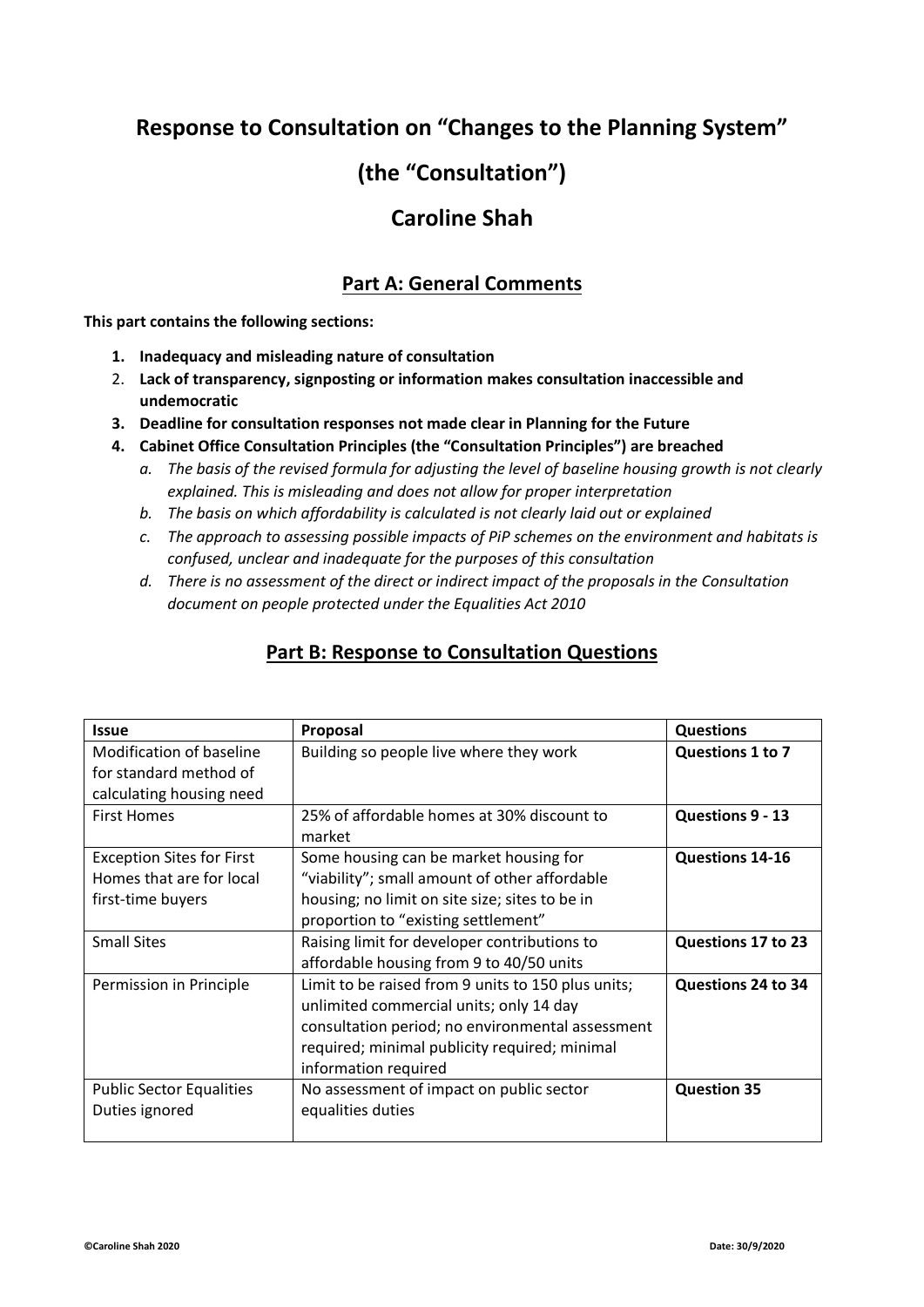## **Part A: General Comments**

#### **1. Inadequacy and misleading nature of consultation**

You state almost as an aside in the middle of the consultation document in Paragraph 67 that your intention is to strengthen proposed changes to planning policy relating to First Homes as laid out in the Consultation document by making them into primary legislation. This intention should have been stated upfront in the introduction to the consultation so the seriousness and permanency of what is proposed was made clear. If measures being suggested in this Consultation will effectively become permanent, why are they being consulted upon outside of the main White Paper consultation framework and in such a limited and secretive manner? I believe that it would be undemocratic for changes agreed through this limited consultation with insufficient publicity, information or explanation to be made policy through primary legislation at a future date as laid out in paragraph 67.

I believe that your stated intention in paragraph 67 to introduce an exemption from the Community Infrastructure Levy for First Homes should also have been subject to consultation in this document as should the way in which reforms to the system of developer contributions may affect delivery of First Homes. How can people respond to this consultation in an informed way without knowing all the factors that will affect the delivery of homes across the country?

### 2. **Lack of transparency, signposting or information makes consultation inaccessible and undemocratic**



The only reference to the Consultation is hidden away on page 68 of the planning white paper: Planning for the Future (the "White Paper"). The Consultation is hidden away under a generic section called "Delivering Change" which the reader is bound to interpret as how the government intends to implement the proposed changes already discussed in Planning for the Future.

The Planning for the Future

document received a lot of publicity; in contrast the Consultation document has been largely unnoticed.

The title and subtitle of the section of the White Paper that contains the link to this Consultation: "**How we move into the new system**" do not suggest to the reader that this section contains a document with other significant and complex planning changes that are being put forward separately with a different timeframe for responses.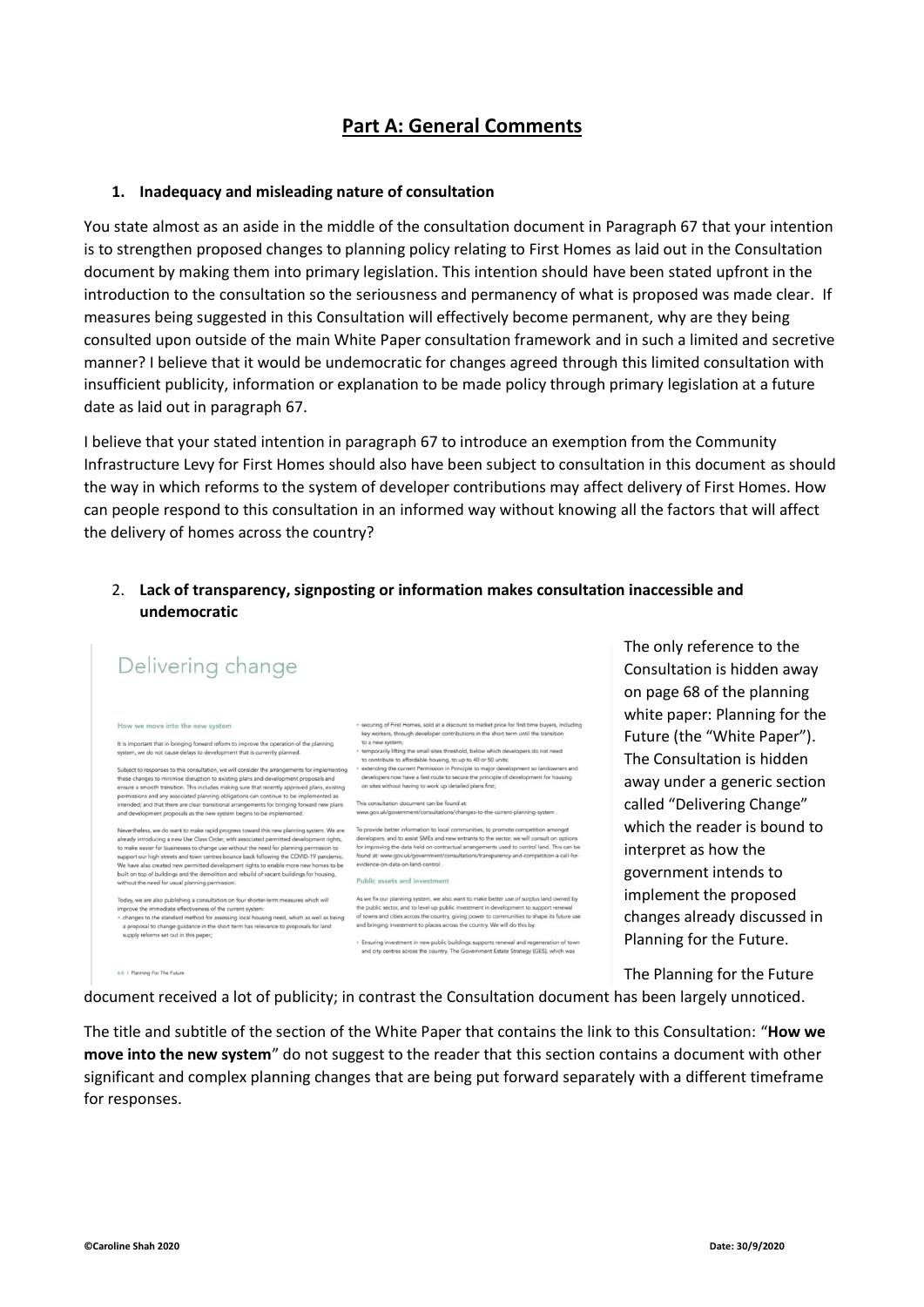The "**Changes to the Current Planning System**" document is not presented with any heading that highlights its existence or purpose and is not even named in the link in the White Paper, thus de-emphasising the document and diverting the reader's attention from its importance. The text containing the hyperlink to the document is not highlighted, something that would draw attention to the fact that it is a separate consultation document and encourage people to click on the link. In contrast, all non-essential hyperlinks in the Footnotes section of Planning for the Future are highlighted in a different colour:

Only a brief summary is provided of the headline changes laid out in the "**Changes to the Current Planning System**" consultation which does not suggest in any way the significance of the changes proposed in the latter document. In addition, the bullet

# Footnotes

| The shortage of affordable homes in and close to the most productive urban centres is a major drag on national<br>productivity - see PwC (2019) "UK Housing market outlook", available at https://www.pwc.co.uk/economic-services/<br>ukeo/ukeo-housing-market-july-2019.pdf.                                                                                                                                                                                                                                                                                                                                                                                                                     | 12             |
|---------------------------------------------------------------------------------------------------------------------------------------------------------------------------------------------------------------------------------------------------------------------------------------------------------------------------------------------------------------------------------------------------------------------------------------------------------------------------------------------------------------------------------------------------------------------------------------------------------------------------------------------------------------------------------------------------|----------------|
|                                                                                                                                                                                                                                                                                                                                                                                                                                                                                                                                                                                                                                                                                                   | 13             |
| 2 The EU Compendium of Spatial Planning Systems and Policies, European Commission (1997);OECD (2017), Land-use<br>Planning Systems in the OECD: Country Fact Sheets: Monk, S., Whitehead, C., Burgess, G. & Tang, C. (2013)<br>International review of land supply and planning systems, Joseph Rowntree Foundation.                                                                                                                                                                                                                                                                                                                                                                              | 14             |
| 3 MHCLG data, period covering 24 months to end March 2019.                                                                                                                                                                                                                                                                                                                                                                                                                                                                                                                                                                                                                                        |                |
| 1 YouGov polling commissioned by Grosvenor (2019) - available at https://www.grosvenor.com/Grosvenor/files/a2/<br>a222517e-e270-4a5c-ab9f-7a7b4d99b1f3.pdf. An overview of wider evidence and studies on public attitudes to<br>planning and development is available in chapter 9 of the Building Better Building Beautiful Commission's interim<br>report-available at https://assets.publishing.service.gov.uk/government/uploads/system/uploads/attachment_data/<br>file/815495/BBBB Commission Interim Report Appendices.pdf.                                                                                                                                                                | 15<br>16<br>17 |
| See the LGA's open statement on planning at https://www.local.gov.uk/keep-planning-local.                                                                                                                                                                                                                                                                                                                                                                                                                                                                                                                                                                                                         |                |
| 6 MHCLG (2019) The Value and Incidence of Developer Contributions in England 2018/19 available at: https://gov.uk/<br>government/publications/section-106-planning-obligations-and-the-community-infrastructure-levy-in-england-2018-to-<br>2019-report-of-study                                                                                                                                                                                                                                                                                                                                                                                                                                  | 18<br>19       |
| MHCLG data on housing supply available at https://www.gov.uk/government/statistics/housing-supply-net-additional-<br>dwellings-england-2018-to-2019.                                                                                                                                                                                                                                                                                                                                                                                                                                                                                                                                              |                |
| B Data from the Deloitte Property Index, available at https://www2.deloitte.com/content/dam/Deloitte/cz/Documents/<br>survey/Property Index 2016 EN.pdf                                                                                                                                                                                                                                                                                                                                                                                                                                                                                                                                           |                |
| 9 Building Better Building Beautiful Commission (2019) Creating space for beauty: Interim report. Available at:<br>https://assets.publishing.service.pov.uk/government/uploads/system/uploads/attachment_data/file/815493/<br>BBBBC Commission Interim Report.pdf                                                                                                                                                                                                                                                                                                                                                                                                                                 |                |
| 10 See https://assets.publishing.service.gov.uk/government/uploads/system/uploads/attachment_data/file/875032/<br>Planning Application Statistics October to December 2019.pdf (p.3).                                                                                                                                                                                                                                                                                                                                                                                                                                                                                                             |                |
| 11 See Policy Exchange (2020) "A planning system for the 20th century", available at: https://policyexchange.org.uk/<br>publication/rethinking-the-planning-system-for-the-21st-century/ Centre for Cities (2020) "Planning for the future",<br>available at: https://www.centreforcities.org/publication/planning-for-the-future/; Building Better Building Beautiful<br>Commission (2020) "Living with beauty: promoting health, well-being and sustainable growth", available at: https://<br>www.gov.uk/government/publications/living-with-beauty-report-of-the-building-better-building-beautiful-commission:<br>Create Streets (2018) "From NIMBY to YIMBY", and (2018) "More Good Homes". |                |

.<br>P. RTPI (2020) "Plan the world we need: The contribution of planning to a sustain recovery", available at: https://www.rtpi.org.uk/research/2020/june/plan-the Our plan for cycling and walking is available at https://www.gov.uk/governalistylen.com To give your views on the England Tree Strategy, please visit https:// .<br>MHCLG (2019) The Value and Incidence of Developer Contributions in England 2018/19 .<br>We, a Section 106 planning obligation could still be used to secure a covenant on the land, where<br>any. However, the value would be captured through the Infrastructure Levy, rather than Section 106 site word or capacity except are imaginately corp, team site become the<br>.org.uk/uploads/English-local-government funding-trends and challenges in 2019 and<br>.org.uk/uploads/English-local-government-funding-trends and challen on see https://v Ail essignommo Simates provided to the Housing, Communities and Local Government Select Committee Inquiry into Land

point summarising proposed changes to Permission in Principle does not mention the significance of the proposed change to give outline planning permission for development proposals of up to **150 units** and potentially an unlimited number. The current limit is 9 units. This is a massive change.

This is in contrast to the point above which does at least mention **the proposed new small site threshold of 40 to 50 units**, although this also does not mention the old limit. In this way, attention of the reader is drawn away from the document as something that must be a trivial paper containing only short-term measures rather than highlighting the significant changes that "Changes to the Current Planning System" proposes.

### **3. Deadline for consultation responses not made clear in Planning for the Future**

It is not made clear in the White Paper that the deadline for submission of comments on the consultation of "**Changes to the Current Planning System**" is 1 October 2020. The vast majority of people are therefore likely to believe that the deadline for responses to *Changes to the Current Planning System* is the same as that for **Planning for the Future**, and not 4 weeks earlier

### **4. Cabinet Office Consultation Principles (the "Consultation Principles") are breached**

**I believe that this consultation contravenes the Consultation Principles because the consultation is not written in plain English and does not give enough information to ensure that those consulted understand the issues and can give informed responses**

*a. The basis of the revised formula for adjusting the level of baseline housing growth is not clearly explained. This is misleading and does not allow for proper interpretation*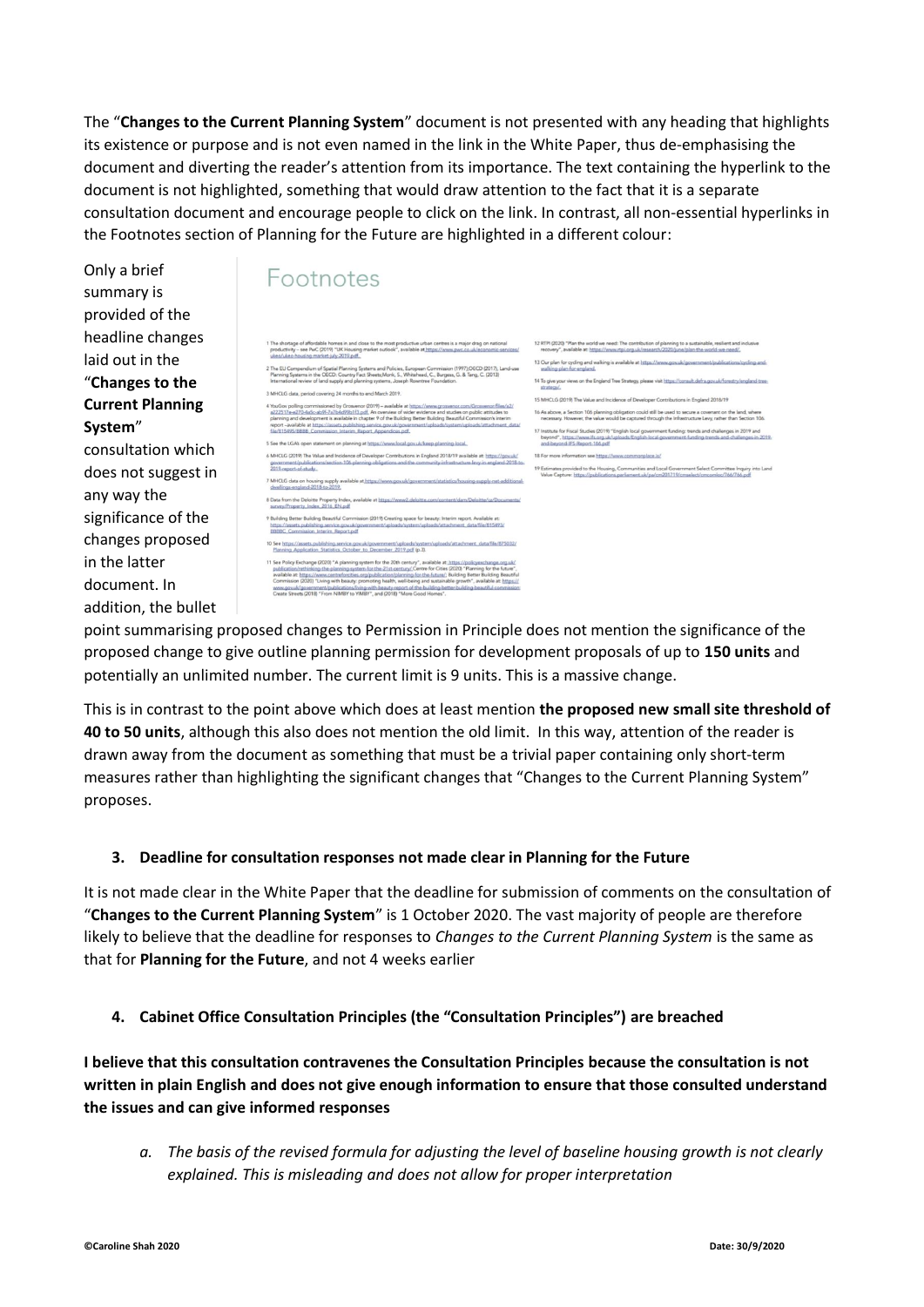The formula is given in the screenshot:

It is not clear from the formula which **median earnings ratio** is being used and the implications of the choice of earnings ration made in the formula. You have to click on the hyperlink at the bottom of page 14 to find out that it is the **median "workplace-based" earnings ratio** that is used in this calculation.

dearningslowerguartileandmedian



 $14$ 

No accurate explanation is given of the meaning of the ratio of workplace-based median house price to workplace-based median earnings. Instead paragraph 32 states: *"The workplace-based median house price to median earnings ratio is a nationally recognised and robust publicly available national statistic. It reflects the relationship between local house prices and earnings and is relatively stable over time."*

Firstly, this does not give a full and complete picture. The workplace-based median house price to median workplace-based earnings ratio shows you *how many times median earnings someone would need in order to buy a property in the place where they work*.

So, somebody might be able to afford – and have bought - a house in Staines or Kingston but be working in Richmond where they can not afford to buy a property. Under this model, Richmond council would have to build more properties to try and make property in Richmond affordable for any such workers.

### **The model appears to be saying that we should all live where we work. If this is the case, this needs to be clarified in the text**

### *b. The basis on which affordability is calculated is not clearly laid out or explained*

The Consultation document does not explain how affordability can also be influenced by controlling demand or to explain the basis of demand figures. Demand is taken as a given and the nature of demand is not explored. Point 14 mentions "high demand" areas but the term is not explained or expanded upon so it is impossible to know what it behind it. The Consultation document explicitly states in paragraph 31 that "supply is not keeping up with demand". In fact, paragraph 19 adds to the confusion by differentiating between housing schemes for "regeneration" and schemes where existing housing stock does not meet the "need of existing communities". This implies that regeneration schemes are not carried out in order to meet the need of existing communities. What demand are they therefore meeting and how will this contribute to creating "*happier more rooted communities*" as the Consultation document says is the aim of the proposed policy changes?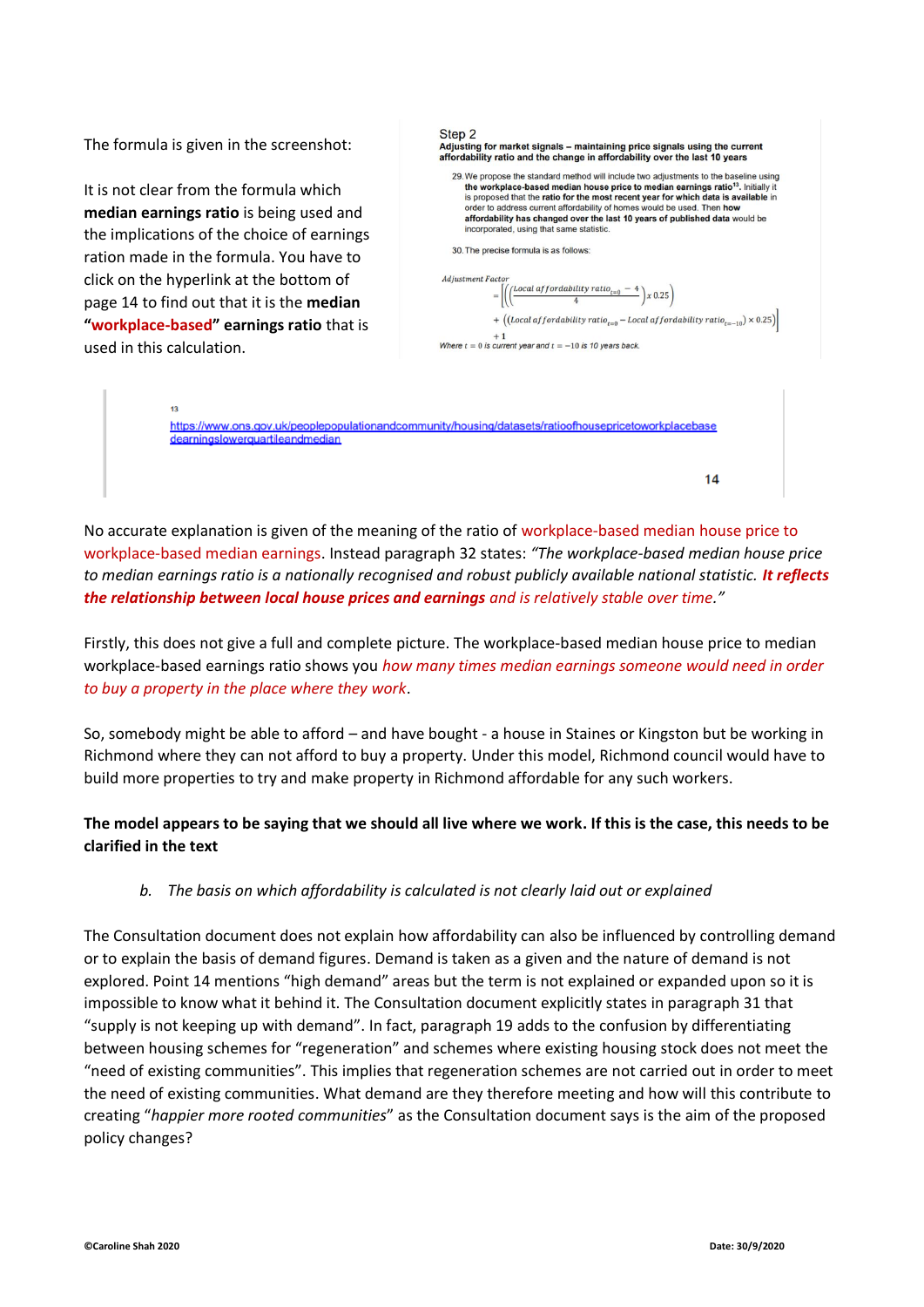Some charts from Hounslow's recent analysis of housing demand in its Strategic Housing Market Assessment 2018 show the disparity between the forecast departure of people currently living in the Borough – voluntary or forced through use of compulsory purchase orders? - and the forecast influx of new residents.

These charts underline the need for the Consultation document to clarify the nature of demand as it is forecast across England and the policies that are driving it. Hounslow is set to build 20,000 new homes (that's about 60,000 additional residents) and offices for 28,000 jobs across the Borough in two "opportunity" areas in the next 20 years, with one of the "opportunity areas" providing roughly half of the development only a stone's throw and clearly visible from the World Heritage Site at Kew Gardens.



### *c. The approach to assessing possible impacts of PiP schemes on the environment and habitats is confused, unclear and inadequate for the purposes of this consultation*

The Consultation document confuses the picture regarding whether there will be any protection of the environment in the case of larger PiP schemes coming forward. Will there be any environmental assessment for schemes between 0 and 150 dwellings or more or commercial development of any size under the proposed PiP regime that does not qualify as EIA development? It appears not but it is not clear.

Paragraphs 96 and 97 contradict each other, mislead the reader, and provide incomplete information which does not allow informed comment. In paragraph 96, it is stated that restrictions relating to Environmental Impact Assessments 9 ("EIA")and Habitats Regulations Assessments ("HRA") remain because "there is not sufficient environmental information for these requirements to be accurately assessed". In paragraph 97, the document goes on to state that the restrictions will be lifted in certain circumstances where screening or an HRA has taken place. Paragraph 97 also does not clarify or explain the situations in which large sites of over 150 dwellings may be approved under PiP because a "screening opinion has been obtained which concluded that the proposal was not EIA development". This opaque statement does nothing to help the reader understand how likely a large development of over 150 units – which is defined normally as an EIA development – can be screened out as not being one. What does this mean in environmental terms?

<sup>97.</sup> This means Permission in Principle by application will not in practice be a route to permission for large sites capable of delivering more than 150 dwellings or more than 5 hectares - the EIA Regulations 2017 Schedule 2 threshold for urban development, save where a screening opinion has been obtained which concluded the proposal was not EIA development. Similarly, Permission in Principle will not be suitable for sites in areas where, applying the Conservation of Species and Habitats Regulations 2017, there is a probability or risk that the project is likely to have a significant effect on a European site, unless the application was accompanied by an appropriate assessment demonstrating there was unlikely to be significant impact on the site.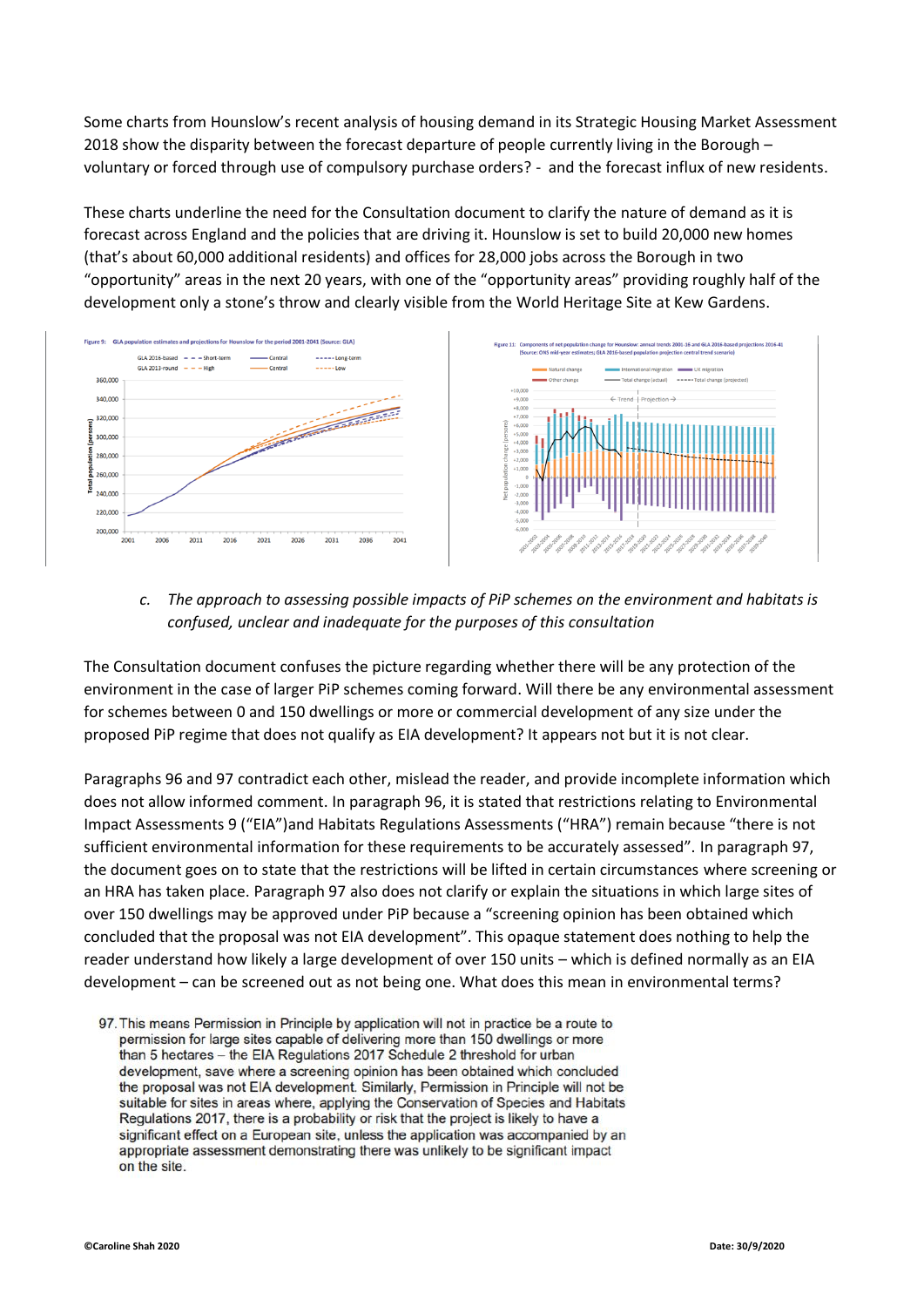Even the name of the legislation requiring HRAs is wrong – it is the Conservation of Habitats and Species Regulations 2017 ("CHSR2017"). The wording "Permission in Principle will not be suitable… where there is a probability or risk that the project is likely to have a significant effect on a European site" also does not reflect the outcome of Court cases in which the precedent has been established that there needs to be *scientific evidence that a plan or project will not have significant effect on a European site*.

The wording in paragraph 97 also should have made clear that it this a requirement that needs to be considered either alone or in combination with other plans or projects. CHSR 2017 24:

#### **Assessment of implications for European sites**

 $24$ — $(1)$  Where it appears to the appropriate nature conservation body that a notice of a proposal under section  $28E(1)(a)$  of the WCA 1981 relates to an operation which is or forms part of a plan or project which-

- (a) is likely to have a significant effect on a European site (either alone or in combination with other plans or projects), and
- (b) is not directly connected with or necessary to the management of that site,

it must make an appropriate assessment of the implications for that site in view of that site's conservation objectives.

(2) In the light of the conclusions of the assessment, it may give consent for the operation only after having ascertained that the plan or project will not adversely affect the integrity of the site.

### *d. There is no assessment of the direct or indirect impact of the proposals in the Consultation document on people protected under the Equalities Act 2010*

There has been no attempt to give information on or to assess the impact of these proposals on people with protected characteristics. This deprives the reader of the ability to make informed comment in this regard.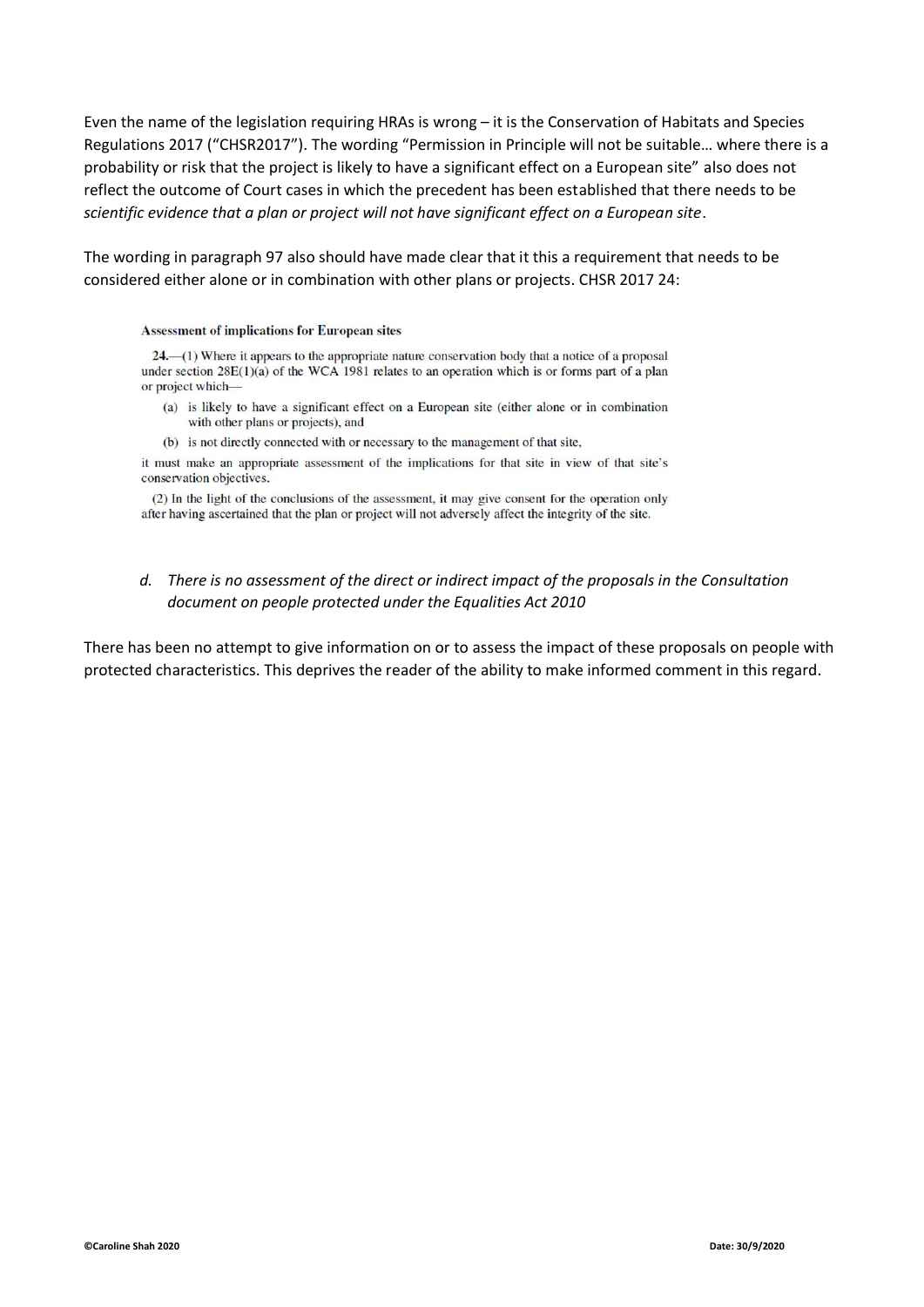## **Part B: Responses to Consultation Questions**

| <b>MODIFICATION OF BASELINE FOR STANDARD METHOD</b>  | Response                                                                                                                                                                                                                                                                                                                                                                                                                                                                                                                                                                                                                                                                                                                                                                                         |
|------------------------------------------------------|--------------------------------------------------------------------------------------------------------------------------------------------------------------------------------------------------------------------------------------------------------------------------------------------------------------------------------------------------------------------------------------------------------------------------------------------------------------------------------------------------------------------------------------------------------------------------------------------------------------------------------------------------------------------------------------------------------------------------------------------------------------------------------------------------|
| OF CALCULATING HOUSING NEED                          |                                                                                                                                                                                                                                                                                                                                                                                                                                                                                                                                                                                                                                                                                                                                                                                                  |
| Q1: Do you agree that planning practice guidance     | No because it will result in an unacceptably high level of development in urban areas where                                                                                                                                                                                                                                                                                                                                                                                                                                                                                                                                                                                                                                                                                                      |
| should be amended to specify that the appropriate    | huge household increases have been projected without explanation of the policies driving                                                                                                                                                                                                                                                                                                                                                                                                                                                                                                                                                                                                                                                                                                         |
| baseline for the standard method is whichever is the | them eg London Boroughs, Manchester etc. By nature, a generic formula applied across the                                                                                                                                                                                                                                                                                                                                                                                                                                                                                                                                                                                                                                                                                                         |
| higher of the level of 0.5% of housing stock in each | country cannot take in to account local issues to do with Equalities, the Environment,                                                                                                                                                                                                                                                                                                                                                                                                                                                                                                                                                                                                                                                                                                           |
| local authority area OR the latest household         | Biodiversity, availability of open and green spaces and so on and so forth in its calculation? You                                                                                                                                                                                                                                                                                                                                                                                                                                                                                                                                                                                                                                                                                               |
| projections averaged over a 10-year period?          | also cannot simply look at historical growth to project future growth. The past creates a new<br>baseline from which more development should or should not happen based on equalities,<br>environmental and all the other factors that need to be assessed. The government is failing to<br>do this when agreeing planning policy, strategies and targets.                                                                                                                                                                                                                                                                                                                                                                                                                                       |
|                                                      | The Consultation document does not explain how affordability can also be influenced by<br>controlling demand or to explain the basis of demand figures. Demand is taken as a given and<br>the nature of demand is not explored. Point 14 mentions "high demand" areas but the term is<br>not explained or expanded upon so it is impossible to know what it behind it. The Consultation<br>document explicitly states in paragraph 31 that "supply is not keeping up with demand". What<br>does this mean in real terms?                                                                                                                                                                                                                                                                         |
|                                                      | Paragraph 19 adds to the confusion by differentiating between housing schemes for<br>"regeneration" and schemes where existing housing stock does not meet the "need of existing<br>communities". This implies that regeneration schemes are not carried out in order to meet the<br>need of existing communities and therefore cannot be meeting real housing demand.                                                                                                                                                                                                                                                                                                                                                                                                                           |
|                                                      | Some charts from Hounslow's recent analysis of housing demand in its Strategic Housing<br>Market Assessment 2018 show the disparity between the forecast departure of people<br>currently living in the Borough - voluntary or forced through use of compulsory purchase<br>orders? - and the forecast influx of new residents. These charts underline the need for the<br>Consultation document to clarify the nature of demand as it is forecast across England and the<br>policies that are driving it. Hounslow is set to build 20,000 new homes (that's about 60,000<br>additional residents) and offices for 28,000 jobs across the Borough in two "opportunity" areas<br>in the next 20 years, one of which is directly opposite and will tower over World Heritage Site,<br>Kew Gardens. |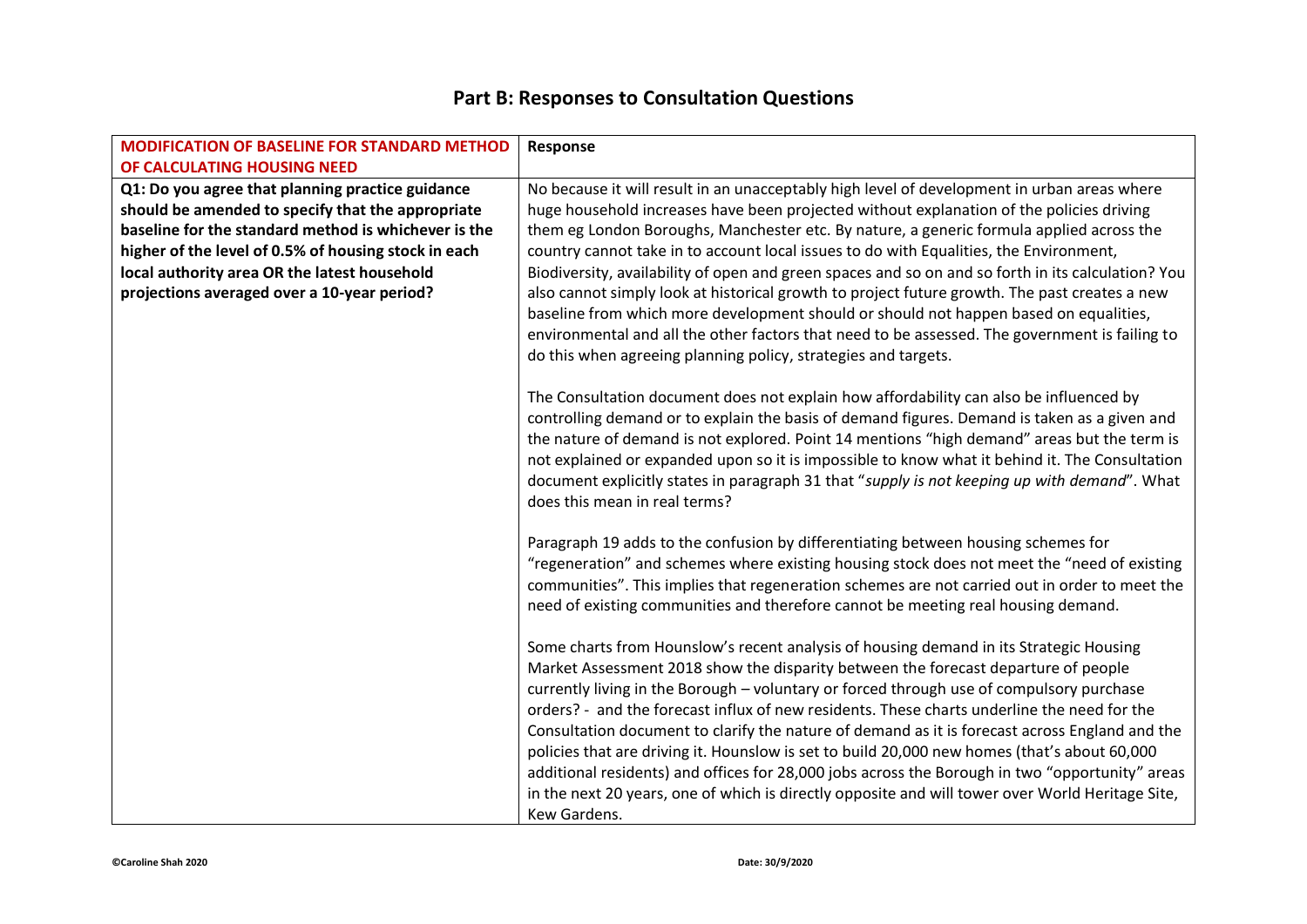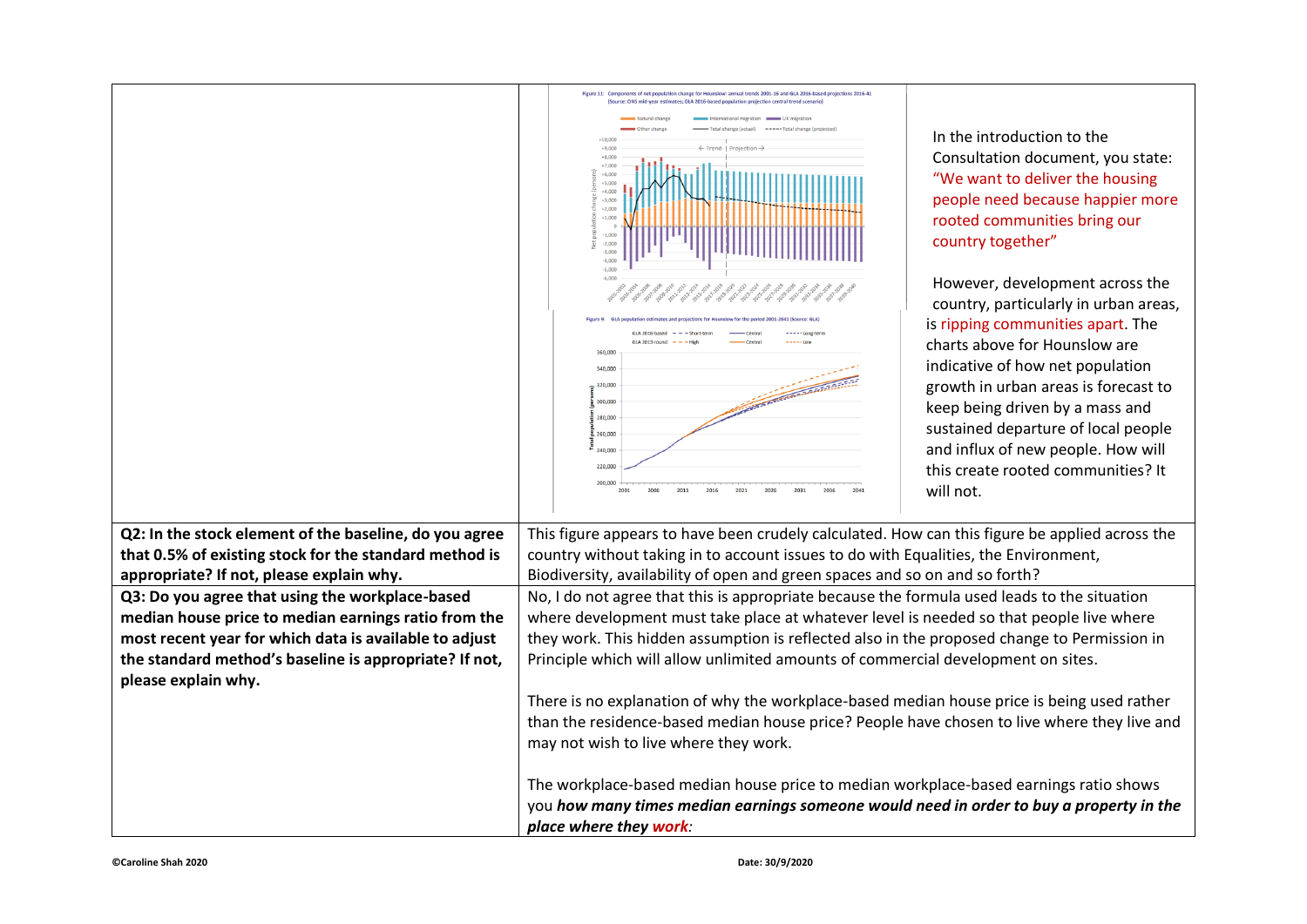| Ratio of median house price to median gross annual (workplace-based) earnings                                                                                                                                                                                                                                                                                                                                                                                                                                                                                                                                                                                                                                                                                                                                                                                                                                                                                                                                                                                                                                                                                                                                                                                                                                                                                                                                  |
|----------------------------------------------------------------------------------------------------------------------------------------------------------------------------------------------------------------------------------------------------------------------------------------------------------------------------------------------------------------------------------------------------------------------------------------------------------------------------------------------------------------------------------------------------------------------------------------------------------------------------------------------------------------------------------------------------------------------------------------------------------------------------------------------------------------------------------------------------------------------------------------------------------------------------------------------------------------------------------------------------------------------------------------------------------------------------------------------------------------------------------------------------------------------------------------------------------------------------------------------------------------------------------------------------------------------------------------------------------------------------------------------------------------|
| Created by: LGA Research (Local Government Association) and last updated on 02 April 2020<br>Data range: 1997 - 2019                                                                                                                                                                                                                                                                                                                                                                                                                                                                                                                                                                                                                                                                                                                                                                                                                                                                                                                                                                                                                                                                                                                                                                                                                                                                                           |
| This is the median housing affordability ratio (workplace-based) and is calculated by dividing house prices by gross annual earnings, based on the median of both house prices<br>and earnings. This measure of affordability indicates the extent to which employees can afford to live where they work, not where they necessarily already live, which effectively<br>reflects the house-buying power of employees. A higher ratio indicates that on average, it is less affordable for a resident to purchase a house. Conversely, a lower ratio<br>indicates higher affordability in a local authority. The earnings data are from the Annual Survey of Hours and Earnings which provides a snapshot of earnings at April in each<br>year. Earnings relate to gross full-time individual earnings on a place of work basis. The house price statistics come from the House Price Statistics for Small Areas, which report<br>the median and lower quartile price paid for residential property and refer to a 12 month period with April in the middle (year ending September).<br>Source: Office for National Statistics<br>Collection (URL): https://www.ons.gov.uk/peoplepopulationandcommunity/housing/bulletins/housingaffordabilityinenglandandwales/previousReleases<br>Polarity: Low value is good<br>Unit of measure: Ratio<br>Metric type definition (URI): http://id.esd.org.uk/metricType/9147 |
|                                                                                                                                                                                                                                                                                                                                                                                                                                                                                                                                                                                                                                                                                                                                                                                                                                                                                                                                                                                                                                                                                                                                                                                                                                                                                                                                                                                                                |
| This creates an extension of the "opportunity area" model which is being imposed upon                                                                                                                                                                                                                                                                                                                                                                                                                                                                                                                                                                                                                                                                                                                                                                                                                                                                                                                                                                                                                                                                                                                                                                                                                                                                                                                          |
| communities across London and its suburbs where populations are being doubled over 20 years                                                                                                                                                                                                                                                                                                                                                                                                                                                                                                                                                                                                                                                                                                                                                                                                                                                                                                                                                                                                                                                                                                                                                                                                                                                                                                                    |
| with an accompanying surge in commercial development in the area with the expectation that                                                                                                                                                                                                                                                                                                                                                                                                                                                                                                                                                                                                                                                                                                                                                                                                                                                                                                                                                                                                                                                                                                                                                                                                                                                                                                                     |
| people will live and work in the same place and not travel beyond the area                                                                                                                                                                                                                                                                                                                                                                                                                                                                                                                                                                                                                                                                                                                                                                                                                                                                                                                                                                                                                                                                                                                                                                                                                                                                                                                                     |
|                                                                                                                                                                                                                                                                                                                                                                                                                                                                                                                                                                                                                                                                                                                                                                                                                                                                                                                                                                                                                                                                                                                                                                                                                                                                                                                                                                                                                |
| The excerpt below is taken from an article from the Daily Telegraph on 28 September 2020:                                                                                                                                                                                                                                                                                                                                                                                                                                                                                                                                                                                                                                                                                                                                                                                                                                                                                                                                                                                                                                                                                                                                                                                                                                                                                                                      |
|                                                                                                                                                                                                                                                                                                                                                                                                                                                                                                                                                                                                                                                                                                                                                                                                                                                                                                                                                                                                                                                                                                                                                                                                                                                                                                                                                                                                                |
| Theresa Villiers, who held Tory Cabinet positions between 2012 and 2020, told The                                                                                                                                                                                                                                                                                                                                                                                                                                                                                                                                                                                                                                                                                                                                                                                                                                                                                                                                                                                                                                                                                                                                                                                                                                                                                                                              |
| Telegraph: "The targets generated by this algorithm could lead to a disastrous                                                                                                                                                                                                                                                                                                                                                                                                                                                                                                                                                                                                                                                                                                                                                                                                                                                                                                                                                                                                                                                                                                                                                                                                                                                                                                                                 |
|                                                                                                                                                                                                                                                                                                                                                                                                                                                                                                                                                                                                                                                                                                                                                                                                                                                                                                                                                                                                                                                                                                                                                                                                                                                                                                                                                                                                                |
| urbanisation of the suburbs, forcing high rise blocks into quiet low rise                                                                                                                                                                                                                                                                                                                                                                                                                                                                                                                                                                                                                                                                                                                                                                                                                                                                                                                                                                                                                                                                                                                                                                                                                                                                                                                                      |
| neighbourhoods.                                                                                                                                                                                                                                                                                                                                                                                                                                                                                                                                                                                                                                                                                                                                                                                                                                                                                                                                                                                                                                                                                                                                                                                                                                                                                                                                                                                                |
|                                                                                                                                                                                                                                                                                                                                                                                                                                                                                                                                                                                                                                                                                                                                                                                                                                                                                                                                                                                                                                                                                                                                                                                                                                                                                                                                                                                                                |
| "Unless big changes are made to these numbers, there is a real threat that monolithic                                                                                                                                                                                                                                                                                                                                                                                                                                                                                                                                                                                                                                                                                                                                                                                                                                                                                                                                                                                                                                                                                                                                                                                                                                                                                                                          |
| East Berlin-style development will change life in the suburbs forever."                                                                                                                                                                                                                                                                                                                                                                                                                                                                                                                                                                                                                                                                                                                                                                                                                                                                                                                                                                                                                                                                                                                                                                                                                                                                                                                                        |
|                                                                                                                                                                                                                                                                                                                                                                                                                                                                                                                                                                                                                                                                                                                                                                                                                                                                                                                                                                                                                                                                                                                                                                                                                                                                                                                                                                                                                |
|                                                                                                                                                                                                                                                                                                                                                                                                                                                                                                                                                                                                                                                                                                                                                                                                                                                                                                                                                                                                                                                                                                                                                                                                                                                                                                                                                                                                                |
| This new model of a different way of living has never been consulted upon, is legally flawed,                                                                                                                                                                                                                                                                                                                                                                                                                                                                                                                                                                                                                                                                                                                                                                                                                                                                                                                                                                                                                                                                                                                                                                                                                                                                                                                  |
| it is not environmentally sustainable and does not meet Equality laws or laws to protect                                                                                                                                                                                                                                                                                                                                                                                                                                                                                                                                                                                                                                                                                                                                                                                                                                                                                                                                                                                                                                                                                                                                                                                                                                                                                                                       |
| biodiversity and is socially exclusive.                                                                                                                                                                                                                                                                                                                                                                                                                                                                                                                                                                                                                                                                                                                                                                                                                                                                                                                                                                                                                                                                                                                                                                                                                                                                                                                                                                        |
|                                                                                                                                                                                                                                                                                                                                                                                                                                                                                                                                                                                                                                                                                                                                                                                                                                                                                                                                                                                                                                                                                                                                                                                                                                                                                                                                                                                                                |
| The formula is shown in the following screenshot:                                                                                                                                                                                                                                                                                                                                                                                                                                                                                                                                                                                                                                                                                                                                                                                                                                                                                                                                                                                                                                                                                                                                                                                                                                                                                                                                                              |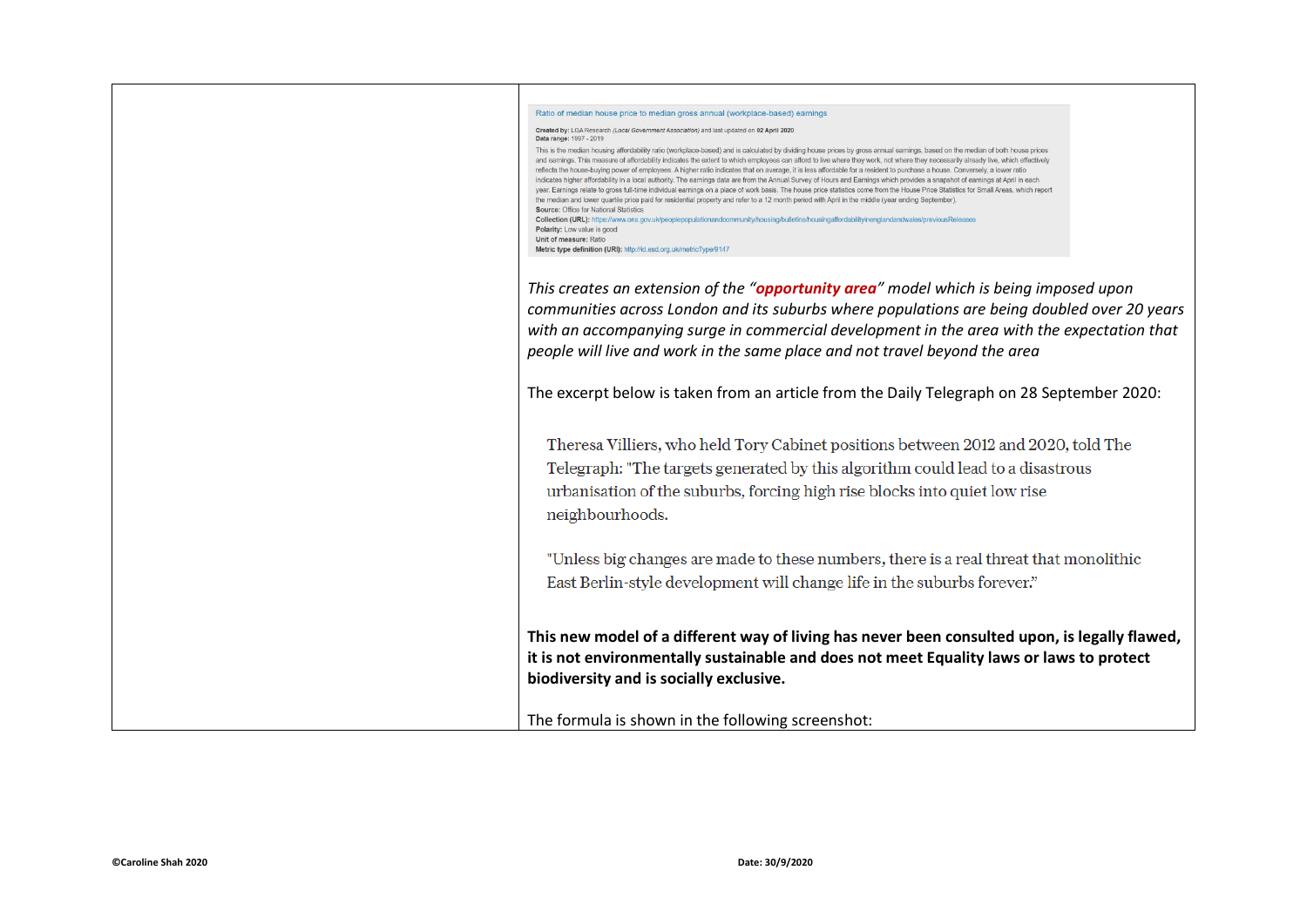

It is not clear from the formula which median earnings ratio is being used and the implications of the choice of earnings ration made in the formula. You have to click on the hyperlink at the bottom of page 14 to find out that it is the median "workplace-based" earnings ratio that is used in this calculation.

No accurate explanation is given of the meaning of the ratio of workplace-based median house price to workplace-based median earnings. Instead paragraph 32 states: *"The workplace-based median house price to median earnings ratio is a nationally recognised and robust publicly available national statistic. It reflects the relationship between local house prices and earnings and is relatively stable over time."*

Firstly, this does not give a full and complete picture. The workplace-based median house price to median workplace-based earnings ratio shows you *how many times median earnings someone would need in order to buy a property in the place where they work*.

So, somebody might be able to afford – and have bought - a house in Staines or Kingston but be working in Richmond where they can not afford to buy a property. Under this model, Richmond council would have to build more properties to try and make property in Richmond affordable for any such workers.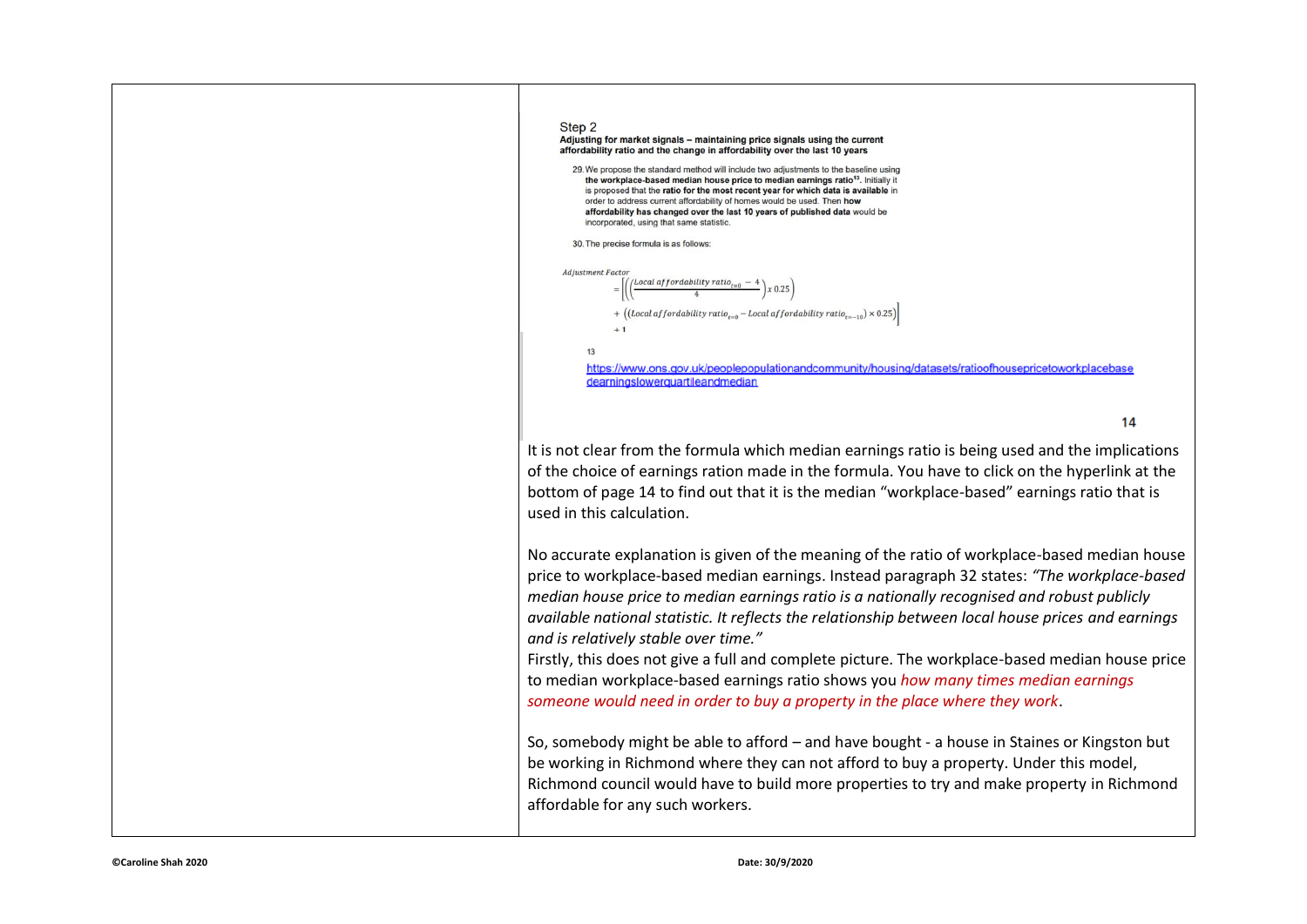|                                                                                                                                                                                                                                                                                                                                              | The model appears to be saying that we should all live where we work. If this is the case, this<br>needs to be clarified                                                                                                                                                                                                                                                                                                                                                                                                                                                                                                                                                                                                                                                                                                                                                                                                                                |
|----------------------------------------------------------------------------------------------------------------------------------------------------------------------------------------------------------------------------------------------------------------------------------------------------------------------------------------------|---------------------------------------------------------------------------------------------------------------------------------------------------------------------------------------------------------------------------------------------------------------------------------------------------------------------------------------------------------------------------------------------------------------------------------------------------------------------------------------------------------------------------------------------------------------------------------------------------------------------------------------------------------------------------------------------------------------------------------------------------------------------------------------------------------------------------------------------------------------------------------------------------------------------------------------------------------|
| Q4: Do you agree that incorporating an adjustment for<br>the change of affordability over 10 years is a positive<br>way to look at whether affordability has improved? If<br>not, please explain why.<br>Q5: Do you agree that affordability is given an<br>appropriate weighting within the standard method? If<br>not, please explain why. | No. Use of median house prices and earnings figures conceals significant changes in prices and<br>earnings that may have occurred at either end of the scale and which might have made certain<br>places within a local area either more or less affordable. Using average numbers would allow<br>significant differences across the whole scale to be captured . A further calculation would be<br>necessary to reflect affordability differences in different parts of each local authority area<br>No. Please consider answer to Q4 as also a response to Q5                                                                                                                                                                                                                                                                                                                                                                                         |
| Do you agree that authorities should be planning<br>having regard to their revised standard method need<br>figure, from the publication date of the revised<br>guidance, with the exception of:                                                                                                                                              | No. I do not agree. This consultation has been sneaked through and will have a major impact<br>on local communities across the country. The consultation regarding the revised standard<br>method need figure should be relaunched properly, with sufficient information, clearly<br>explained, meeting legal and consultation requirements                                                                                                                                                                                                                                                                                                                                                                                                                                                                                                                                                                                                             |
| Q6: Authorities which are already at the second stage<br>of the strategic plan consultation process (Regulation<br>19), which should be given 6 months to submit their<br>plan to the Planning Inspectorate for examination?                                                                                                                 | Q6: No. I do not agree with this recommendation. This will favour those local authorities<br>which, for whatever reason, are rushing through new Local Plans which will protect their areas<br>from additional growth that this model would impose upon them whilst people living in areas<br>where councils have failed to update their Local Plans will suffer increased levels of<br>development under the new formula whether or not such development is sustainable<br>For example, planned growth in Kingston is already unsustainable. A largely low-rise Borough<br>is being turned in to a densely populated urban city on the edge of London. This is happening<br>without any environmental assessment of the impact of the plans ever having been<br>completed. In addition, the last habitats regulations assessment of development in the<br>Borough was completed in 2010 and is out of date. There is almost no green space in Kingston |
|                                                                                                                                                                                                                                                                                                                                              | and a doubling of the population in 20 years will put the protected habitats and species in<br>Richmond Park and Wimbledon Common under huge threat.                                                                                                                                                                                                                                                                                                                                                                                                                                                                                                                                                                                                                                                                                                                                                                                                    |
| Q7: Authorities close to publishing their second stage<br>consultation (Regulation 19), which should be given 3<br>months from the publication date of the revised<br>guidance to publish their Regulation 19 plan, and a<br>further 6 months to submit their plan to the Planning<br>Inspectorate? If not, please explain why.              | No, I do not agree. Please consider responses to Q6 also to be part of the response to this Q7.                                                                                                                                                                                                                                                                                                                                                                                                                                                                                                                                                                                                                                                                                                                                                                                                                                                         |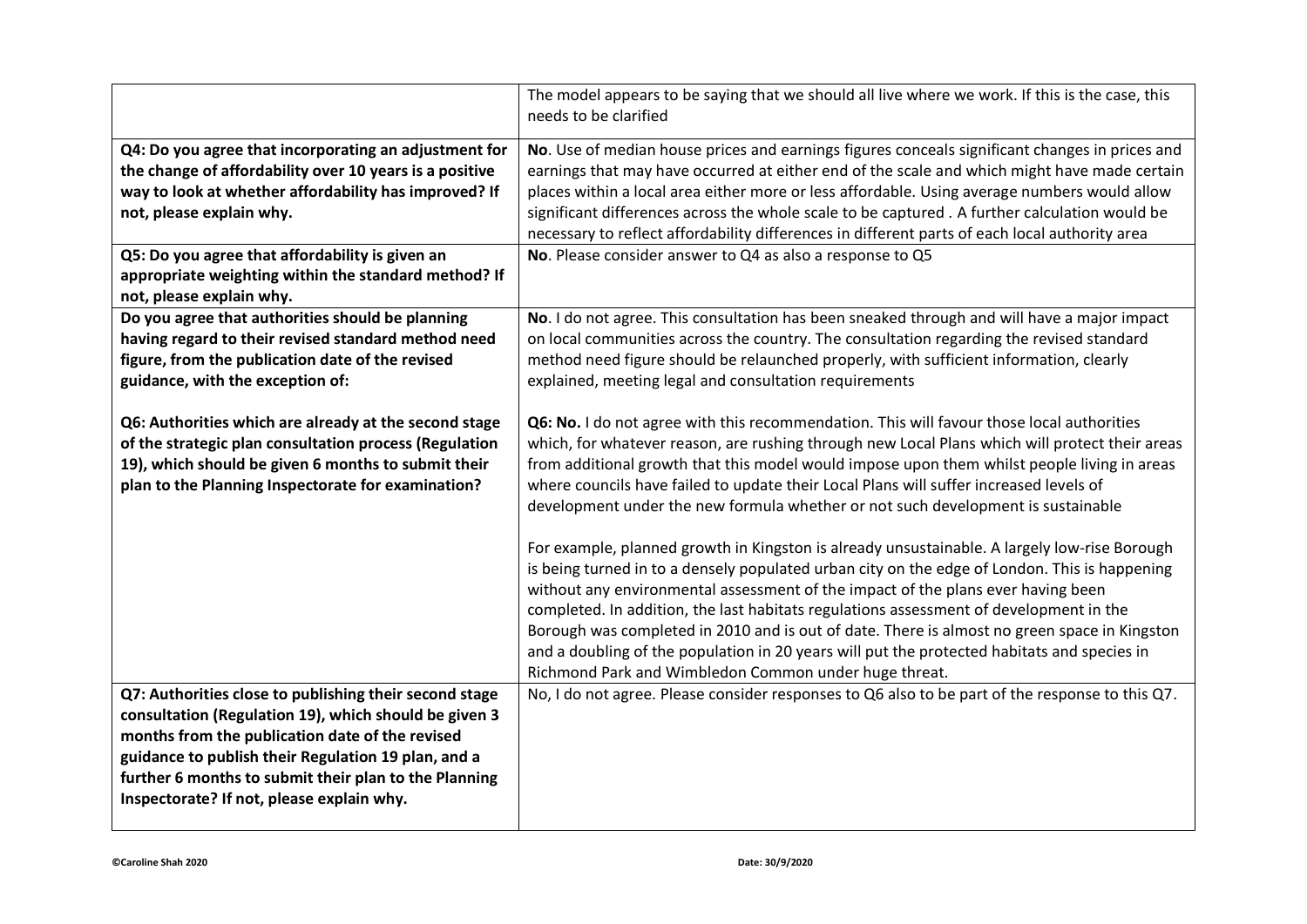| Are there particular circumstances which need to be         | This blanket approach which does not integrate legal requirements for equalities, the            |
|-------------------------------------------------------------|--------------------------------------------------------------------------------------------------|
| catered for?                                                | environment, biodiversity, green and open space and heritage is completely flawed and should     |
|                                                             | be abandoned                                                                                     |
| <b>FIRST HOMES</b>                                          | You state your intention in Paragraph 67 to strengthen proposed changes to planning policy       |
| <b>General response to all questions:</b>                   | relating to First Homes laid out in the Consultation document by making them into primary        |
|                                                             | legislation. This intention should be stated upfront in the introduction to the consultation. If |
|                                                             | measures being suggested will effectively become permanent, why are they being consulted         |
|                                                             | upon outside of the main White Paper consultation framework? I believe that it would be          |
|                                                             | undemocratic for changes agreed through this limited consultation with insufficient              |
|                                                             | information or explanation to be made policy through primary legislation at a future date as     |
|                                                             | laid out in paragraph 67.                                                                        |
|                                                             |                                                                                                  |
|                                                             | I believe that your stated intention in paragraph 67 to introduce an exemption from the          |
|                                                             | Community Infrastructure Levy for First Homes should also have been subject to consultation      |
|                                                             | in this document as should the way in which reforms to the system of developer contributions     |
|                                                             | may affect delivery of First Homes. How can people respond to this consultation in an            |
|                                                             | informed way without knowing all the factors that will affect the delivery of homes across the   |
|                                                             | country?                                                                                         |
|                                                             | I believe that First Homes is a way to favour higher income households. In addition, it will     |
|                                                             | result in higher housing and land prices, thus serving only to boost developers' and land        |
|                                                             | owners' profits                                                                                  |
|                                                             |                                                                                                  |
| Q8: The Government is proposing policy compliant            | Local authorities should not be able to negotiate a tenure mix with developers as suggested in   |
| planning applications will deliver a minimum of 25% of      | Option 2 of point 52. This is completely undemocratic and lays out no requirement for            |
| onsite affordable housing as First Homes, and a             | consultation with local people, for development to be environmentally and socially               |
| minimum of 25% of offsite contributions towards First       | sustainable, to meet local people's needs or comply with equalities legislation                  |
| Homes where appropriate.                                    |                                                                                                  |
| Which do you think is the most appropriate option for       | The replacement of other affordable home ownership tenures with First Homes and requiring        |
| the remaining 75% of affordable housing secured             | no provision for social housing will adversely affect more deprived and BAME communities by      |
| through developer contributions? Please provide             | reducing the stock of homes that people can afford to live in. I do not believe that developers  |
| reasons and / or evidence for your views (if possible):     | should be allowed to provide cash in lieu in the place of affordable housing as this pushes      |
| i) Prioritising the replacement of affordable home          | poorer people to poorer parts of a local authority area and increases the exclusivity of certain |
| ownership tenures, and delivering rental tenures in         | areas. An example is the conversion of the Star and Garter Home on Richmond Hill, where the      |
| the ratio set out in the local plan policy. ii) Negotiation | affordable housing for this development was provided in a much poorer part of Richmond-          |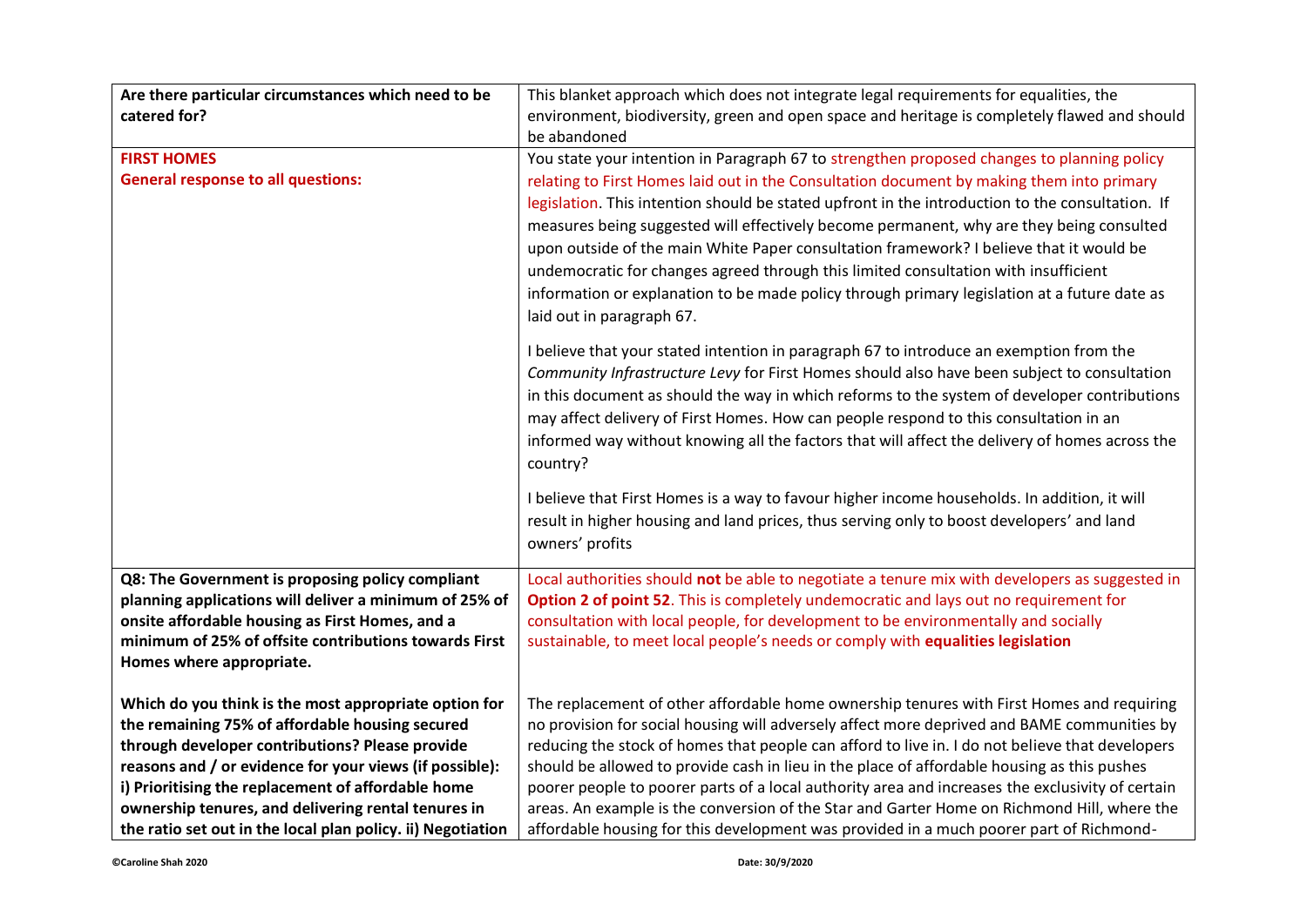| between a local authority and developer. iii) Other        | upon-Thames. The development is now an entirely exclusive one with a chauffeur service to          |
|------------------------------------------------------------|----------------------------------------------------------------------------------------------------|
| (please specify)                                           | take people down the hill to Richmond Station.                                                     |
|                                                            | The remaining 75% of affordable homes provision should reflect actual need for homes of local      |
|                                                            | people and reflect what those people can reasonably afford. Movements of people in and out         |
|                                                            | of each local area should be monitored so that action can be taken if it is clear that people are  |
|                                                            | being displaced by a policy which is meant to provide a mix of homes that are affordable to        |
|                                                            | everyone                                                                                           |
| <b>EXCEPTION SITES for First Homes that are for local</b>  |                                                                                                    |
| first-time buyers                                          |                                                                                                    |
|                                                            |                                                                                                    |
| With regards to current exemptions from delivery of        |                                                                                                    |
| affordable home ownership products:                        |                                                                                                    |
|                                                            |                                                                                                    |
| Q9: Should the existing exemptions from the                | No. First Homes should not be exempt from the need to provide affordable home ownership            |
| requirement for affordable home ownership products         | products                                                                                           |
| (e.g. for build to rent) also apply to apply to this First |                                                                                                    |
| <b>Homes requirement?</b>                                  |                                                                                                    |
| Q10: Are any existing exemptions not required? If not,     | n/a                                                                                                |
| please set out which exemptions and why.                   |                                                                                                    |
| Q11: Are any other exemptions needed? If so, please        | n/a                                                                                                |
| provide reasons and /or evidence for your views.           |                                                                                                    |
| Q12: Do you agree with the proposed approach to            | No, because the get-out for local authorities that submit their Local Plan to Examination within   |
| transitional arrangements set out above?                   | 6 months of this policy being enacted favours those local authorities that have taken action to    |
|                                                            | protect their communities from inappropriate development and pushes inappropriate                  |
|                                                            | development to other local authority areas.                                                        |
| Q13: Do you agree with the proposed approach to            | A 30% discount to open market prices is not affordable to the majority of people in most           |
| different levels of discount?                              | areas. I do not agree with the level that has been set. I also believe that some Local Plan        |
|                                                            | processes are undemocratic and often may be legally unsound. For this reason, I do not agree       |
|                                                            | that it is correct to use evidence from the Local Plan process to justify whether or not a greater |
|                                                            | discount to market price can be offered. This opens the process to manipulation and influence      |
|                                                            | of developers and other interested parties. The interests of residents are usually completely      |
|                                                            | overlooked                                                                                         |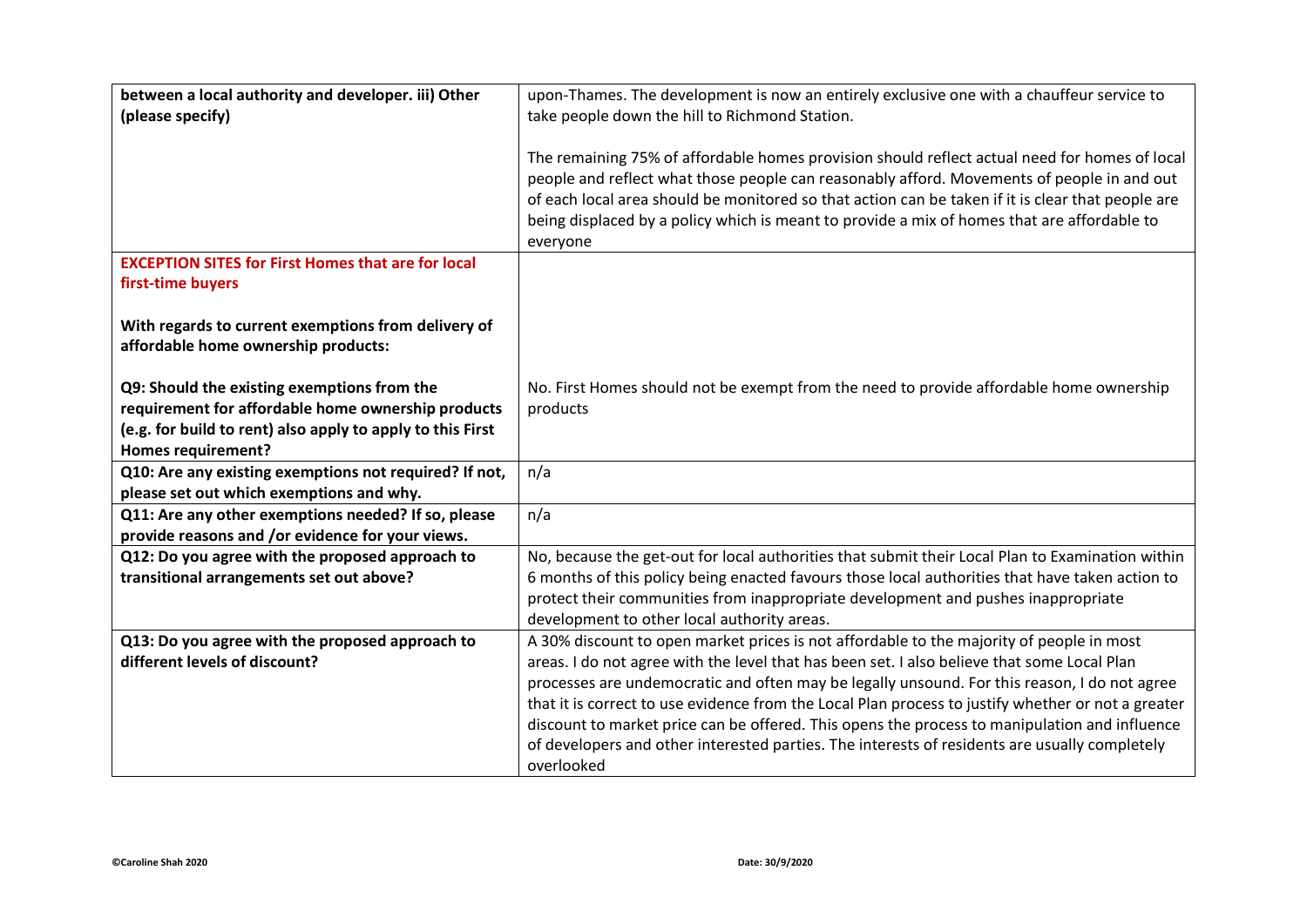| Q15: Do you agree with the removal of the site size      | No. The requirement that First Homes exception sites should be proportionate in size to the       |
|----------------------------------------------------------|---------------------------------------------------------------------------------------------------|
| threshold set out in the National Planning Policy        | existing settlement whilst providing a maximum of 40 to 50 homes instead of 9 homes will          |
| Framework?                                               | push development higher on such sites.                                                            |
|                                                          |                                                                                                   |
|                                                          | I do not agree with the provision of market homes on such sites "to ensure viability" as the      |
|                                                          | term is not defined or explained. What does it mean? It appears to be simply kow-towing to        |
|                                                          | developers' often unreasonable demands for profit. Exception sites are meant to be a              |
|                                                          | mechanism for providing affordable housing not market homes                                       |
| Q16: Do you agree that the First Homes exception         | No. The recommendation again pushes increased density of development on small sites to            |
| sites policy should not apply in designated rural areas? | urban and already densely developed areas                                                         |
| Please see question 35 for any comments relating to      | The proposed policies for First Homes fails the requirements of the PSED and will have a          |
| the Public Sector Equality Duty and the delivery of      | disproportionately negative effect on deprived and BAME communities                               |
| <b>First Homes.</b>                                      |                                                                                                   |
|                                                          |                                                                                                   |
| <b>SMALL SITES - Raising limit for developer</b>         |                                                                                                   |
| contributions to affordable housing                      |                                                                                                   |
|                                                          |                                                                                                   |
| For each of these questions, please provide reasons      |                                                                                                   |
| and / or evidence for your views (if possible):          |                                                                                                   |
|                                                          |                                                                                                   |
| Q17: Do you agree with the proposed approach to          | No. I do not agree that the small site threshold should be removed for a time-limited period or   |
| raise the small sites threshold for a time-limited       | indeed at all. This will remove the requirement to provide any affordable housing for             |
| period? (see question 18 for comments on level of        | developments of up to 40 or 50 units rather than the current 9 units. This will result in even    |
| threshold)                                               | less housing provision that is affordable to local people                                         |
| Q18: What is the appropriate level of small sites        | The small site threshold should be left at under 10 units or removed completely.                  |
| threshold? i) Up to 40 homes ii) Up to 50 homes iii)     |                                                                                                   |
| Other (please specify)                                   |                                                                                                   |
| Q19: Do you agree with the proposed approach to the      | No. It allows for unsustainable and undemocratically-agreed developer-led development in the      |
| site size threshold?                                     | heart of communities across the country                                                           |
| Q20: Do you agree with linking the time-limited period   |                                                                                                   |
| to economic recovery and raising the threshold for an    |                                                                                                   |
| initial period of 18 months?                             |                                                                                                   |
| Q21: Do you agree with the proposed approach to          | Phasing of a site should not be a way of evading legal requirements. However, developers          |
| minimising threshold effects?                            | regularly avoid legal requirements by failing to look at individual and in-combination effects of |
|                                                          | development or providing incomplete and misleading or plainly incorrect information to justify    |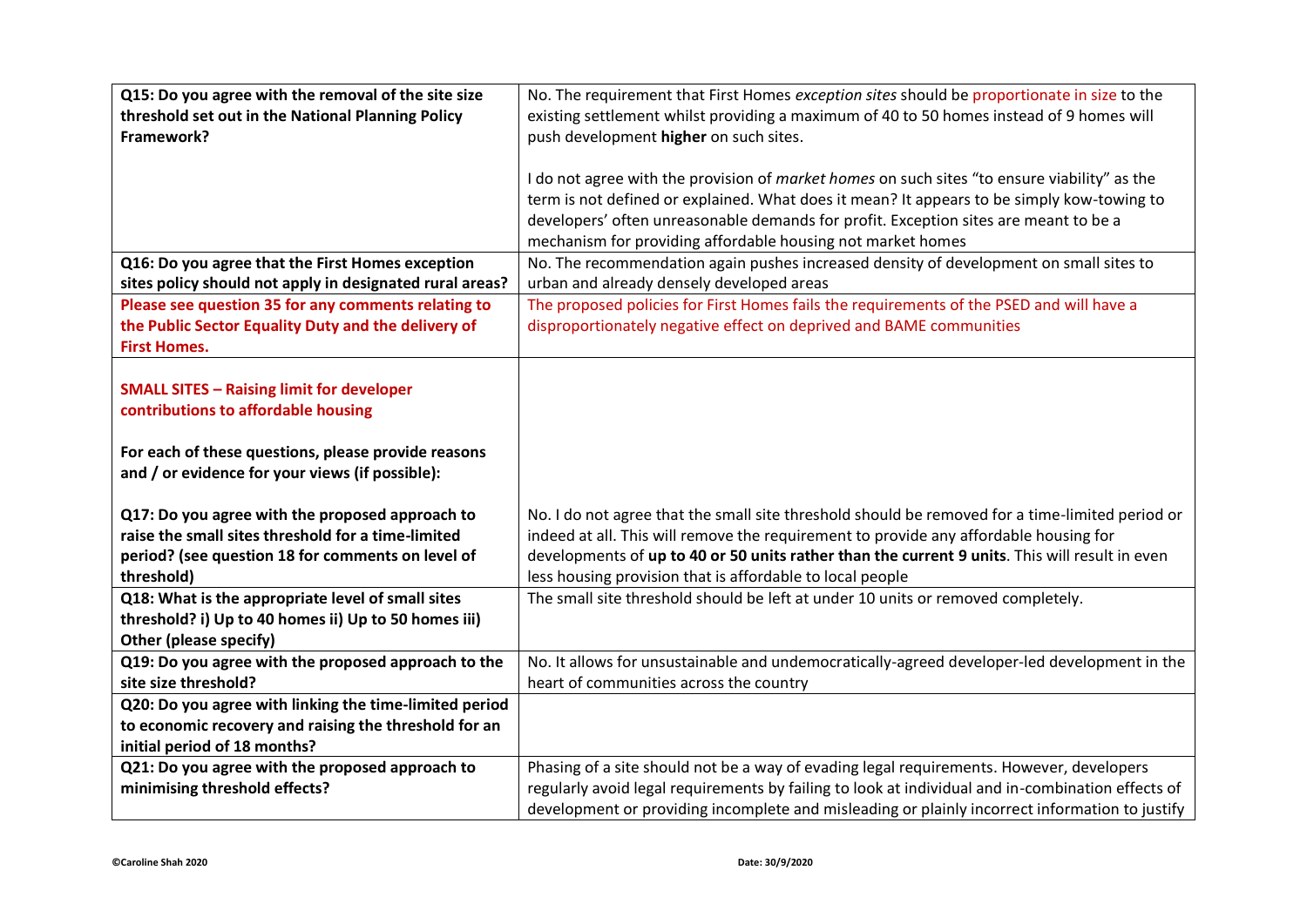|                                                    | their scheme proposals. Public authorities let them get away with this. The onus is on the       |
|----------------------------------------------------|--------------------------------------------------------------------------------------------------|
|                                                    | government to have legislation that supports sustainable development and which is enforced       |
|                                                    | equally all over the country. It does not                                                        |
| Q22: Do you agree with the Government's proposed   | No comment                                                                                       |
| approach to setting thresholds in rural areas?     |                                                                                                  |
| Q23: Are there any other ways in which the         | It seems that the whole purpose of the proposed changes is to support developers. What           |
| Government can support SME builders to deliver new | about communities and nature and heritage and equalities?                                        |
| homes during the economic recovery period?         |                                                                                                  |
| <b>PERMISSION IN PRINCIPLE</b>                     | The Consultation document asserts that by extending the limits on PiP it will help small and     |
|                                                    | medium sized building companies. This is the only argument given for extending a policy in a     |
| <b>General response to all questions:</b>          | way that could have hugely detrimental effects on communities and neighbourhoods, on             |
|                                                    | nature, heritage and biodiversity and on equalities across the country. Why do developers'       |
|                                                    | interests trump all others and why? No explanation or justification of the proposed approach     |
|                                                    | is given. It seems like laws will be changed and approvals given to allow developers to do what  |
|                                                    | they like largely wherever they like                                                             |
| Q24: Do you agree that the new Permission in       | Absolutely not. The removal on restriction on major development will be disastrous and result    |
| Principle should remove the restriction on major   | in completely unsustainable development in places earmarked for large-scale growth across        |
| development?                                       | the country. It will have hugely detrimental effects on communities and neighbourhoods, on       |
|                                                    | nature, the environment, heritage and biodiversity and on equalities across the country. Why     |
|                                                    | do developers' interests trump all others and why? No explanation or justification of the        |
|                                                    | proposed approach is given.                                                                      |
|                                                    |                                                                                                  |
|                                                    | The limited requirement for environmental assessments and habitats assessments of                |
|                                                    | Permission in Principle ("PiPs") planning approvals of schemes of very large schemes will not    |
|                                                    | take in to account environmental impacts                                                         |
|                                                    |                                                                                                  |
|                                                    | The Consultation document confuses the picture regarding protection of the environment in        |
|                                                    | the case of PiP schemes coming forward. However, on untangling of the information and            |
|                                                    | further research, it is clear that the proposal to extend PiPs to will remove any protection for |
|                                                    | the environment that currently is offered when large developments go through the full            |
|                                                    | planning application process. This is a compelling reason why the restrictions on major          |
|                                                    | development should not be removed. The following excerpt is from a document published by         |
|                                                    | the government:                                                                                  |
|                                                    | "Environmental Impact Assessment should not be a barrier to growth and will only apply to a      |
|                                                    |                                                                                                  |
|                                                    | small proportion of projects considered within the town and country planning regime. Local       |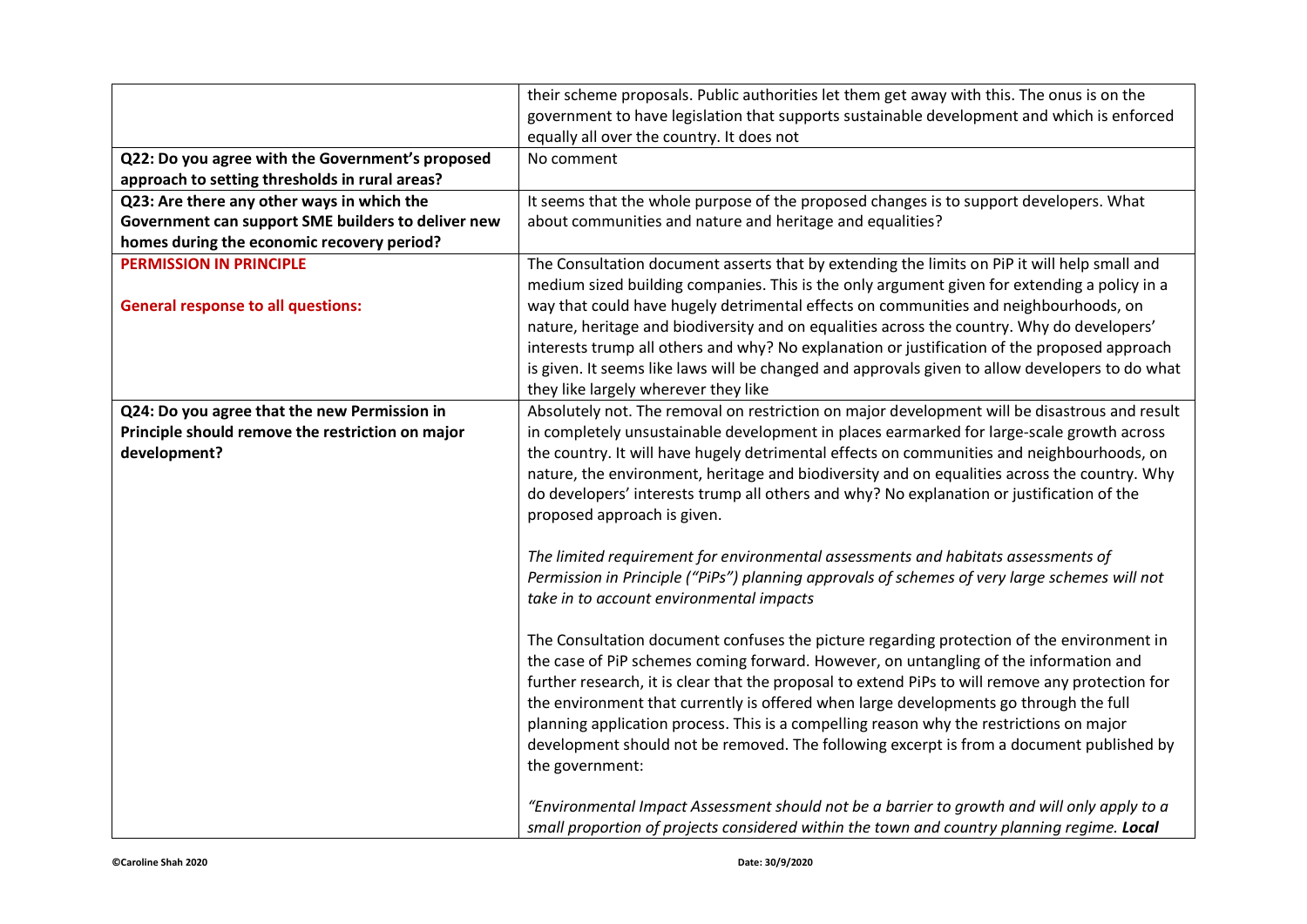| planning authorities have a well established general responsibility to consider the<br>environmental implications of developments which are subject to planning control." <sup>1</sup>                                                                                                                                                                                                                                                                                                                                                                                                                                                                                                                                                                                                                                                                                                                                                                                                                                                                                                                           |
|------------------------------------------------------------------------------------------------------------------------------------------------------------------------------------------------------------------------------------------------------------------------------------------------------------------------------------------------------------------------------------------------------------------------------------------------------------------------------------------------------------------------------------------------------------------------------------------------------------------------------------------------------------------------------------------------------------------------------------------------------------------------------------------------------------------------------------------------------------------------------------------------------------------------------------------------------------------------------------------------------------------------------------------------------------------------------------------------------------------|
| This environmental planning control will be lost on large schemes if the PiP proposals go<br>ahead.                                                                                                                                                                                                                                                                                                                                                                                                                                                                                                                                                                                                                                                                                                                                                                                                                                                                                                                                                                                                              |
| Paragraphs 96 and 97 contradict each other, mislead the reader, and provide incomplete<br>information which does not allow informed comment. In paragraph 96, it is stated that<br>restrictions relating to Environmental Impact Assessments 9 ("EIA") and Habitats Regulations<br>Assessments ("HRA") remain because "there is not sufficient environmental information for<br>these requirements to be accurately assessed". In paragraph 97, the document goes on to<br>state that the restrictions will be lifted in certain circumstances where screening or an HRA has<br>taken place. Paragraph 97 also does not clarify or explain the situations in which large sites of<br>over 150 dwellings may be approved under PiP because a "screening opinion has been<br>obtained which concluded that the proposal was not EIA development". This opaque<br>statement does nothing to help the reader understand how likely a large development of over<br>150 units - which is defined normally as an EIA development - can be screened out as not<br>being one. What does this mean in environmental terms? |
| 97. This means Permission in Principle by application will not in practice be a route to<br>permission for large sites capable of delivering more than 150 dwellings or more<br>than 5 hectares - the EIA Regulations 2017 Schedule 2 threshold for urban<br>development, save where a screening opinion has been obtained which concluded<br>the proposal was not EIA development. Similarly, Permission in Principle will not be<br>suitable for sites in areas where, applying the Conservation of Species and Habitats<br>Regulations 2017, there is a probability or risk that the project is likely to have a<br>significant effect on a European site, unless the application was accompanied by an<br>appropriate assessment demonstrating there was unlikely to be significant impact<br>on the site.                                                                                                                                                                                                                                                                                                   |
| Please note that you have got the name of the HRA legislation wrong - it is the Conservation                                                                                                                                                                                                                                                                                                                                                                                                                                                                                                                                                                                                                                                                                                                                                                                                                                                                                                                                                                                                                     |
| of Habitats and Species Regulations 2017 ("CHSR2017"). The wording "Permission in Principle                                                                                                                                                                                                                                                                                                                                                                                                                                                                                                                                                                                                                                                                                                                                                                                                                                                                                                                                                                                                                      |
| will not be suitable where there is a probability or risk that the project is likely to have a                                                                                                                                                                                                                                                                                                                                                                                                                                                                                                                                                                                                                                                                                                                                                                                                                                                                                                                                                                                                                   |
| significant effect on a European site" also does not reflect the outcome of Court cases in which                                                                                                                                                                                                                                                                                                                                                                                                                                                                                                                                                                                                                                                                                                                                                                                                                                                                                                                                                                                                                 |
| the precedent has been established that there needs to be scientific evidence that a plan or                                                                                                                                                                                                                                                                                                                                                                                                                                                                                                                                                                                                                                                                                                                                                                                                                                                                                                                                                                                                                     |
| project will not have significant effect on a European site.                                                                                                                                                                                                                                                                                                                                                                                                                                                                                                                                                                                                                                                                                                                                                                                                                                                                                                                                                                                                                                                     |

<sup>1</sup> [https://assets.publishing.service.gov.uk/government/uploads/system/uploads/attachment\\_data/file/630689/eia-thresholds-table.pdf](https://assets.publishing.service.gov.uk/government/uploads/system/uploads/attachment_data/file/630689/eia-thresholds-table.pdf)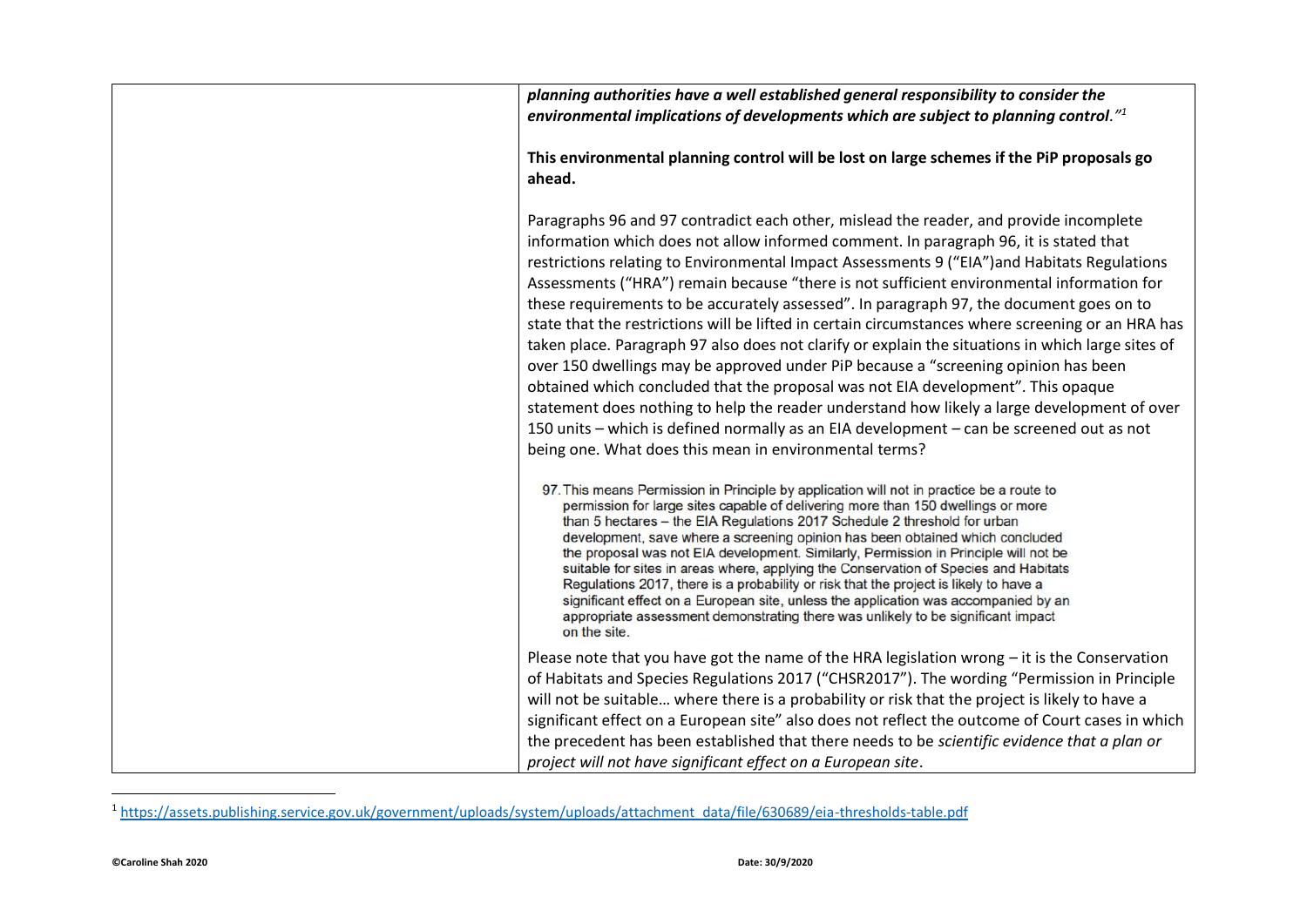|                                                       | The wording in paragraph 97 also should have made clear that it this a requirement that needs<br>to be considered either alone or in combination with other plans or projects. CHSR 2017 24:                                                                                                                                                                                                                                                                                               |
|-------------------------------------------------------|--------------------------------------------------------------------------------------------------------------------------------------------------------------------------------------------------------------------------------------------------------------------------------------------------------------------------------------------------------------------------------------------------------------------------------------------------------------------------------------------|
|                                                       | <b>Assessment of implications for European sites</b>                                                                                                                                                                                                                                                                                                                                                                                                                                       |
|                                                       | 24. - (1) Where it appears to the appropriate nature conservation body that a notice of a proposal<br>under section $28E(1)(a)$ of the WCA 1981 relates to an operation which is or forms part of a plan<br>or project which-                                                                                                                                                                                                                                                              |
|                                                       | (a) is likely to have a significant effect on a European site (either alone or in combination<br>with other plans or projects), and                                                                                                                                                                                                                                                                                                                                                        |
|                                                       | (b) is not directly connected with or necessary to the management of that site,                                                                                                                                                                                                                                                                                                                                                                                                            |
|                                                       | it must make an appropriate assessment of the implications for that site in view of that site's<br>conservation objectives.                                                                                                                                                                                                                                                                                                                                                                |
|                                                       | (2) In the light of the conclusions of the assessment, it may give consent for the operation only<br>after having ascertained that the plan or project will not adversely affect the integrity of the site.                                                                                                                                                                                                                                                                                |
|                                                       | From the complete inadequacy of many Appropriate Assessments that I have read to date,                                                                                                                                                                                                                                                                                                                                                                                                     |
|                                                       | "protection" in the form of Appropriate Assessments needs independent scrutiny in the case                                                                                                                                                                                                                                                                                                                                                                                                 |
|                                                       | of every development to which an AA is applied, so that facile conclusions are successfully<br>challenged without having to go to judicial review                                                                                                                                                                                                                                                                                                                                          |
|                                                       | The protection offered by the EIA is also only offered to urban development projects<br>containing over 150 dwellings, or to developments that include one hectare of non<br>dwellinghouse development or which cover an area of at least 5 hectares. Protection offered<br>by the HRA only extends to sites that contain rare and vulnerable habitats and species and<br>where, sadly, legally required protections are already being breached under the full planning<br>approval regime |
|                                                       | Any PiP coming forward that does not meet the EIA criteria for what are very large sites will<br>therefore be able to go ahead with NO assessment of the impact the proposed development<br>will have on the environment. This is unacceptable as there will be no requirement for local<br>authorities considering PiP applications to consider environmental considerations. The<br>proposed changes to PiP are for this reason alone unacceptable                                       |
|                                                       |                                                                                                                                                                                                                                                                                                                                                                                                                                                                                            |
| Q25: Should the new Permission in Principle for major | The unrestricted development of commercial housing alongside the lifting of restrictions on                                                                                                                                                                                                                                                                                                                                                                                                |
| development set any limit on the amount of            | Permission in Principle creates an unannounced extension of the "opportunity area" model                                                                                                                                                                                                                                                                                                                                                                                                   |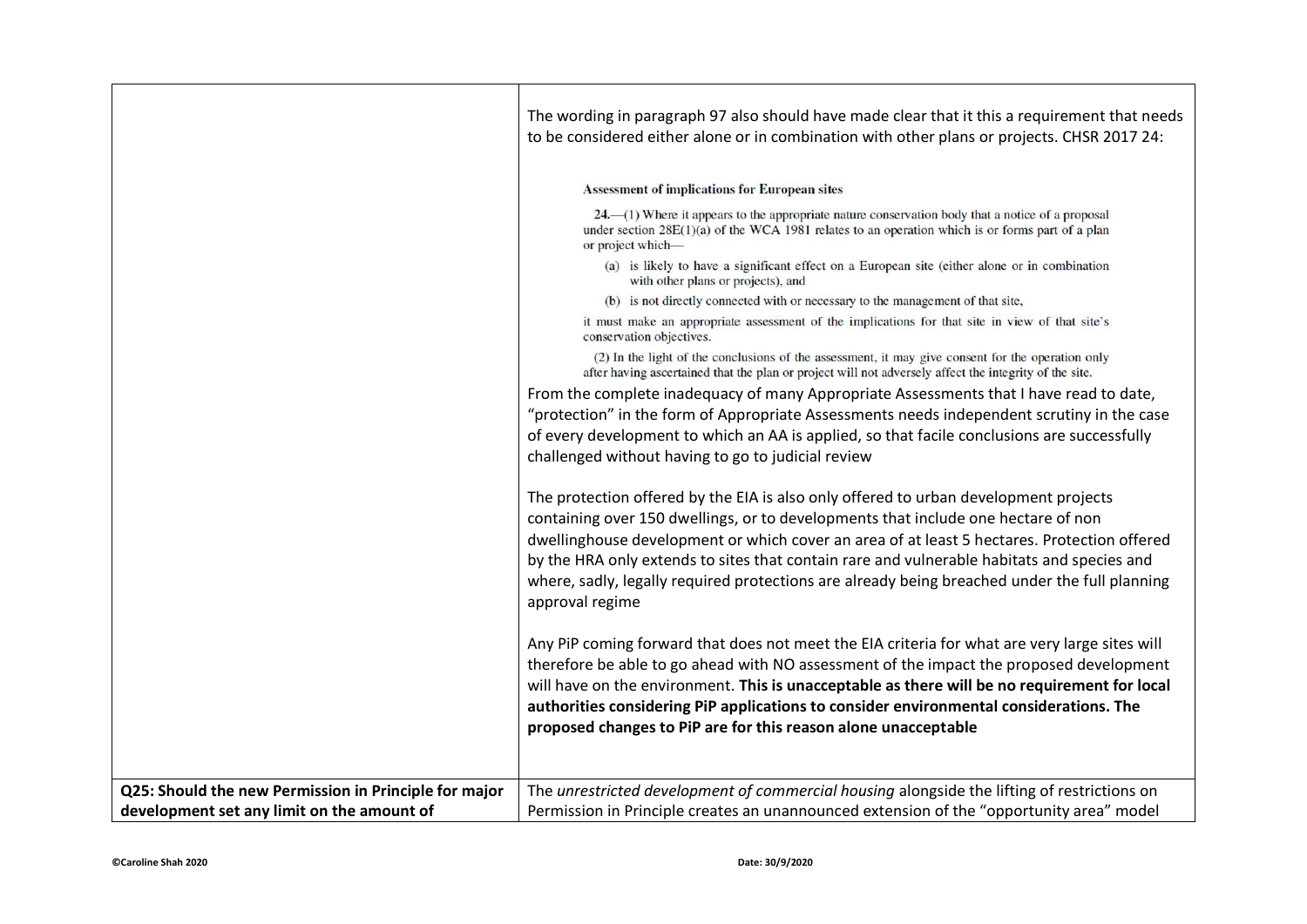| commercial development (providing housing still         | across the country which has never been consulted upon and the effects of which have never                                                                                                                                                                                                                                                                                                                                                                         |
|---------------------------------------------------------|--------------------------------------------------------------------------------------------------------------------------------------------------------------------------------------------------------------------------------------------------------------------------------------------------------------------------------------------------------------------------------------------------------------------------------------------------------------------|
| occupies the majority of the floorspace of the overall  | been assessed                                                                                                                                                                                                                                                                                                                                                                                                                                                      |
| scheme)? Please provide any comments in support of      |                                                                                                                                                                                                                                                                                                                                                                                                                                                                    |
| your views.                                             | This model is already being imposed upon communities across London and its suburbs where<br>populations are being doubled over 20 years with an accompanying surge in commercial<br>development in the area with the expectation that people will live and work in the same place<br>and not travel beyond the area                                                                                                                                                |
|                                                         | This new model of a different stay-where-you-live way of living has never been consulted<br>upon, is legally flawed, it is not environmentally sustainable and does not meet Equality laws<br>or laws to protect biodiversity and is socially exclusive.                                                                                                                                                                                                           |
|                                                         | Please consider my response to Q3 above to be also part of a response to this Q25                                                                                                                                                                                                                                                                                                                                                                                  |
| Q26: Do you agree with our proposal that information    | No. I do not agree.                                                                                                                                                                                                                                                                                                                                                                                                                                                |
| requirements for Permission in Principle by application |                                                                                                                                                                                                                                                                                                                                                                                                                                                                    |
| for major development should broadly remain             | The current information requirements are so scanty that they will allow developments that are                                                                                                                                                                                                                                                                                                                                                                      |
| unchanged? If you disagree, what changes would you      | completely unsustainable and inappropriate and that will destroy neighbourhoods, local towns                                                                                                                                                                                                                                                                                                                                                                       |
| suggest and why?                                        | and decimate communities                                                                                                                                                                                                                                                                                                                                                                                                                                           |
|                                                         | The current requirements for information relate to developments of up to 9 dwellings on sites<br>up to one hectare. The requirements for development on sites of up to 150 units or more<br>should be significantly more detailed and give evidence of the social, environmental and<br>general sustainability of each proposed development individually and in combination with<br>other local schemes. This could be called a general sustainability assessment. |
|                                                         | There is no requirement for any environmental assessment if individual developments are<br>each under 150 units in size and there is no requirement at all for any equalities impact<br>assessment or heritage assessment either individually or in combination with other<br>developments and plans.                                                                                                                                                              |
|                                                         | Equalities, Environmental, Social and Heritage impact assessments should be required in all<br>cases where a development is larger than 9 units and the assessment should look at individual<br>and in-combination effects. The need for additional transport and social infrastructure should<br>also be assessed and the source of funding for such infrastructure identified and agreed.                                                                        |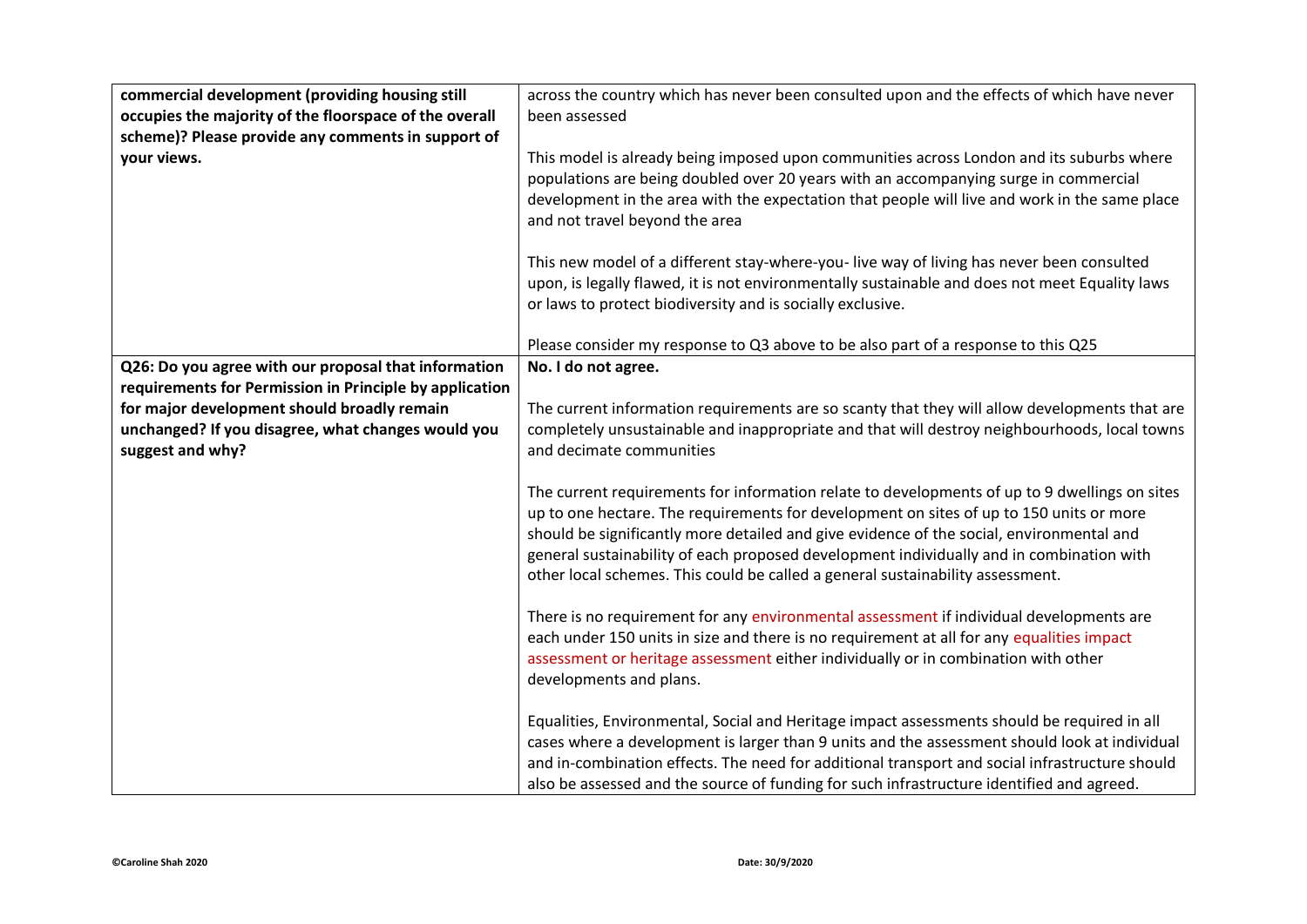| Q27: Should there be an additional height parameter      | Yes; but it is not the only thing that should be considered. This should be part of the            |
|----------------------------------------------------------|----------------------------------------------------------------------------------------------------|
| for Permission in Principle? Please provide comments     | sustainability assessment that should be required of the development proposal as a whole.          |
| in support of your views.                                |                                                                                                    |
| Q28: Do you agree that publicity arrangements for        | Current publicity is woefully inadequate for developments of any size. You would need to live      |
| Permission in Principle by application should be         | right by a site or search the Council's website on a daily basis to find planning applications for |
| extended for large developments? If so, should local     | PiPs.                                                                                              |
| planning authorities be: i) required to publish a notice |                                                                                                    |
| in a local newspaper? ii) subject to a general           | Publicity for any PiP should include publicity via social media and newspapers. I believe that a   |
| requirement to publicise the application or iii) both?   | letter should also be sent to residents about planning applications coming forward. The bigger     |
| iv) disagree If you disagree, please state your reasons  | the planning application, the wider the area to which households should be notified. This is       |
|                                                          | particularly necessary if the size of development covered under PiPs is to be so massively         |
|                                                          | extended. PiP should be subject to a general requirement to publicise the PiP which should         |
|                                                          | include letters to all households within a certain radius of the proposed development              |
|                                                          | depending on the size of the proposed development. I do not believe the size of a PiP should       |
|                                                          | be extended above 9 units.                                                                         |
|                                                          |                                                                                                    |
|                                                          | The 14 day consultation period for any PiP, let alone PiP applications that could be 150 units or  |
|                                                          | more in size is woefully inadequate. It is a travesty and a sham that 14 days is considered        |
|                                                          | sufficient time for a public consultation                                                          |
|                                                          |                                                                                                    |
|                                                          | People cannot be expected to see publicity that is only posted on the proposed site and hidden     |
|                                                          | on the council's website and respond in such a short timeframe to what will be often huge          |
|                                                          | $developments$ . The information provided on such developments - as proposed - will also be so     |
|                                                          | inadequate as to not allow informed comment.                                                       |
|                                                          | The statement in 108 below reflects the disdain with which the opinion of local communities is     |
|                                                          | held by paying lipservice to improving consultation:                                               |
|                                                          |                                                                                                    |
|                                                          | "108. We consider that local communities should have the opportunity to make representation        |
|                                                          | on major development that might affect them. We propose to amend the publicity                     |
|                                                          | requirements for Permission in Principle by application so applications for Permission in          |
|                                                          | Principle on large sites are subject to publicity beyond just a site notice and website            |
|                                                          | publication"                                                                                       |
|                                                          |                                                                                                    |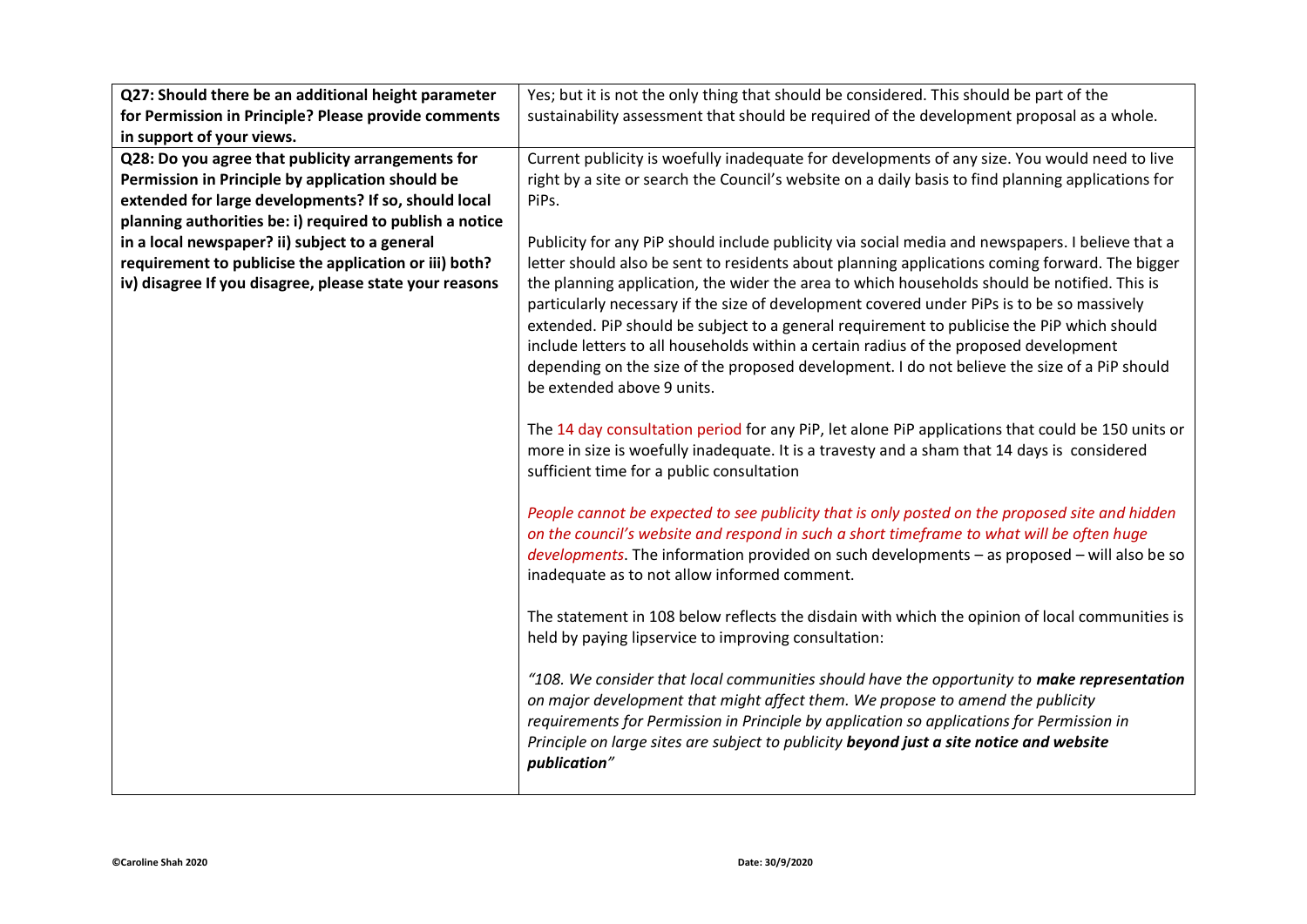|                                                         | We can have the "opportunity" to "make representation" within 14 days with limited               |
|---------------------------------------------------------|--------------------------------------------------------------------------------------------------|
|                                                         | information on a planning application, but there is no commitment that such representations      |
|                                                         | will even be considered in any decision.                                                         |
|                                                         |                                                                                                  |
|                                                         | There needs to be a commitment to show that residents' and other community groups'               |
|                                                         | representations have been taken in to account in a decision and given appropriate weight in      |
|                                                         |                                                                                                  |
|                                                         | arriving at the decision. The weight which the views of different stakeholders has been given    |
|                                                         | should be clearly defined by each local authority in arriving at a decision                      |
|                                                         |                                                                                                  |
|                                                         | You state in 110. "We plan to retain the current publicity requirements for statutory consultees |
|                                                         | and parish councils" I believe that you should summarise clearly what these requirements are     |
|                                                         | and ask for consultees comments on maintaining this approach                                     |
| Q29: Do you agree with our proposal for a banded fee    | I believe the flat fee should remain and should not have a maximum cap.                          |
| structure based on a flat fee per hectarage, with a     |                                                                                                  |
| maximum fee cap?                                        | Why would local authorities give ever greater incentives for developers to build bigger and      |
|                                                         | bigger without keeping some value from the approval they grant?                                  |
|                                                         |                                                                                                  |
|                                                         | I do not agree with the statement in Para. 113 that lower fees are reasonable because:           |
|                                                         | "a local planning authority only needs to make a decision on the principle of the development,   |
|                                                         |                                                                                                  |
|                                                         | not on the technical details of the development like a normal planning application"              |
|                                                         |                                                                                                  |
|                                                         | This assumption is misleading because, as soon as PiP is granted, the development can go         |
|                                                         | ahead. This is the decision that is worth a lot of money ie contributes most value, to the       |
|                                                         | developer. A lot more information should be considered at the PiP stage before PiP is granted    |
|                                                         | and the costs for granting PiP should remain sufficiently high to make the developer take its    |
|                                                         | commitment seriously to put forward a development that is sustainable and appropriate            |
| Q30: What level of flat fee do you consider             | I think any flat fee should remain at £402 per 0.1 hectare and have no cap                       |
| appropriate, and why?                                   |                                                                                                  |
| Q31: Do you agree that any brownfield site that is      | n/a                                                                                              |
| granted Permission in Principle through the             |                                                                                                  |
| application process should be included in Part 2 of the |                                                                                                  |
| Brownfield Land Register? If you disagree, please state |                                                                                                  |
| why.                                                    |                                                                                                  |
| Q32: What guidance would help support applicants        | People living in local authority areas across England are major stakeholders in the areas in     |
| and local planning authorities to make decisions about  | which we live. Yet our interests are being constantly diluted and often are considered at        |
| Permission in Principle? Where possible, please set out | the bottom of the pile when planning decisions are made. The following <i>guidance</i> is        |
|                                                         |                                                                                                  |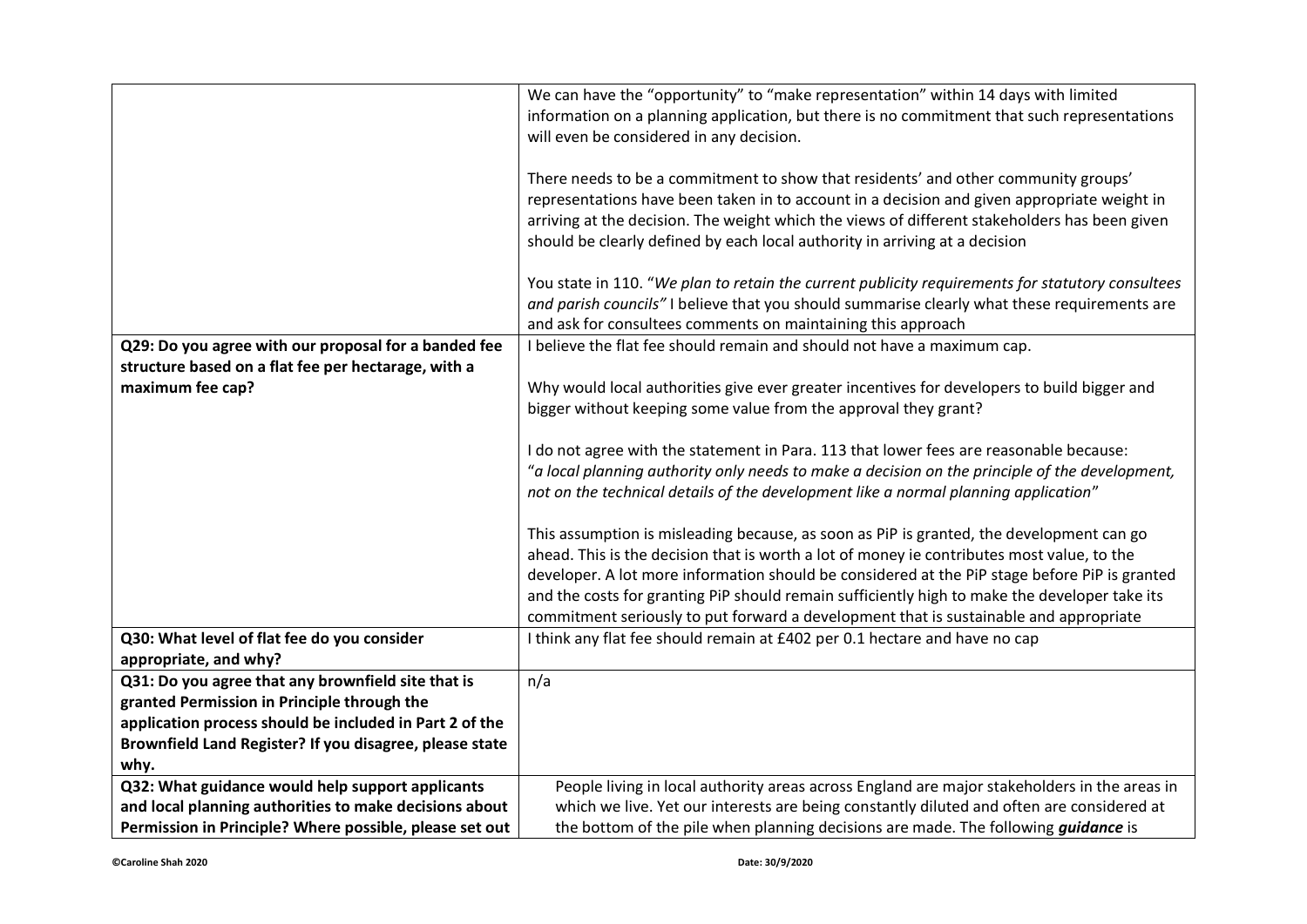| any areas of guidance you consider are currently                                                                                                      | urgently required to reinstate residents' legitimate interests when PiP decisions are being                                                                                                                                                                                                                                                                                                                                                                                                                                                                                                                                                                                                                                                                                                                                                                                                                                                                                                                                                                                                                                                                                                                                                                                                                                                                 |
|-------------------------------------------------------------------------------------------------------------------------------------------------------|-------------------------------------------------------------------------------------------------------------------------------------------------------------------------------------------------------------------------------------------------------------------------------------------------------------------------------------------------------------------------------------------------------------------------------------------------------------------------------------------------------------------------------------------------------------------------------------------------------------------------------------------------------------------------------------------------------------------------------------------------------------------------------------------------------------------------------------------------------------------------------------------------------------------------------------------------------------------------------------------------------------------------------------------------------------------------------------------------------------------------------------------------------------------------------------------------------------------------------------------------------------------------------------------------------------------------------------------------------------|
| lacking and would assist stakeholders.                                                                                                                | made:                                                                                                                                                                                                                                                                                                                                                                                                                                                                                                                                                                                                                                                                                                                                                                                                                                                                                                                                                                                                                                                                                                                                                                                                                                                                                                                                                       |
|                                                                                                                                                       | Guidance for the public about how to oppose plans that are not being consulted on<br>1.<br>properly and do not represent sustainable development or meet legal environmental,<br>habitats, heritage, equalities and other requirements such as statutory requirements<br>under the National Planning Policy Framework<br>2. Guidance on paths outside of the judicial review process - which is both timely and<br>costly - for the public effectively to hold its public authorities to account when they<br>act and make decisions unlawfully or in undemocratic ways and to ensure that such<br>authorities are made to remedy any unlawful or undemocratic actions they have taken<br>3. Guidance on how to read through glossy statements made by public authorities and<br>developers such as "We want to deliver the housing people need because happier<br>more rooted communities bring our country together" and understand the real facts<br>about a public authority's or developer's plans. At the moment, the truth is hard to<br>come by because of the lack of clear information, explanation and misrepresentations<br>that constantly take place, and the hiding of the true purpose of plans and proposals<br>A dictionary of common developer and public authority terms used to confuse the<br>4.<br>public and their real definition. |
| Q33: What costs and benefits do you envisage the<br>proposed scheme would cause? Where you have<br>identified drawbacks, how might these be overcome? | If the current fee structure is maintained, the proposed scheme will raise significant amounts<br>of extra money for local authorities. However, it will decimate communities and<br>neighbourhoods as discussed in my responses to Q24 onwards and is not sustainable<br>development. Please replicate my answers in Q24 onwards as though they have also been<br>written as answers to this Q33.<br>If fees are tiered or capped and the size of PiPs is extended as proposed, all the benefit will<br>accrue to developers and new people moving in to areas - who often are not local people -<br>and there will be no benefit to existing residents. Nature and biodiversity will often be<br>destroyed, equalities issues aggravated and the setting of heritage assets if not the assets<br>themselves often irreparably harmed. The character of local neighbourhoods will be ruined<br>forever.                                                                                                                                                                                                                                                                                                                                                                                                                                                    |
| Q34: To what extent do you consider landowners and                                                                                                    | Land prices will rise so under the current viability model they will take more profit. So will                                                                                                                                                                                                                                                                                                                                                                                                                                                                                                                                                                                                                                                                                                                                                                                                                                                                                                                                                                                                                                                                                                                                                                                                                                                              |
| developers are likely to use the proposed measure?                                                                                                    | developers, leaving little money left for any kind of social or affordable housing or                                                                                                                                                                                                                                                                                                                                                                                                                                                                                                                                                                                                                                                                                                                                                                                                                                                                                                                                                                                                                                                                                                                                                                                                                                                                       |
| Please provide evidence where possible.                                                                                                               | infrastructure. I imagine this is what is driving the White Paper's intention to allow local                                                                                                                                                                                                                                                                                                                                                                                                                                                                                                                                                                                                                                                                                                                                                                                                                                                                                                                                                                                                                                                                                                                                                                                                                                                                |
|                                                                                                                                                       | authorities to BORROW in order to fund infrastructure investment for new developments until                                                                                                                                                                                                                                                                                                                                                                                                                                                                                                                                                                                                                                                                                                                                                                                                                                                                                                                                                                                                                                                                                                                                                                                                                                                                 |